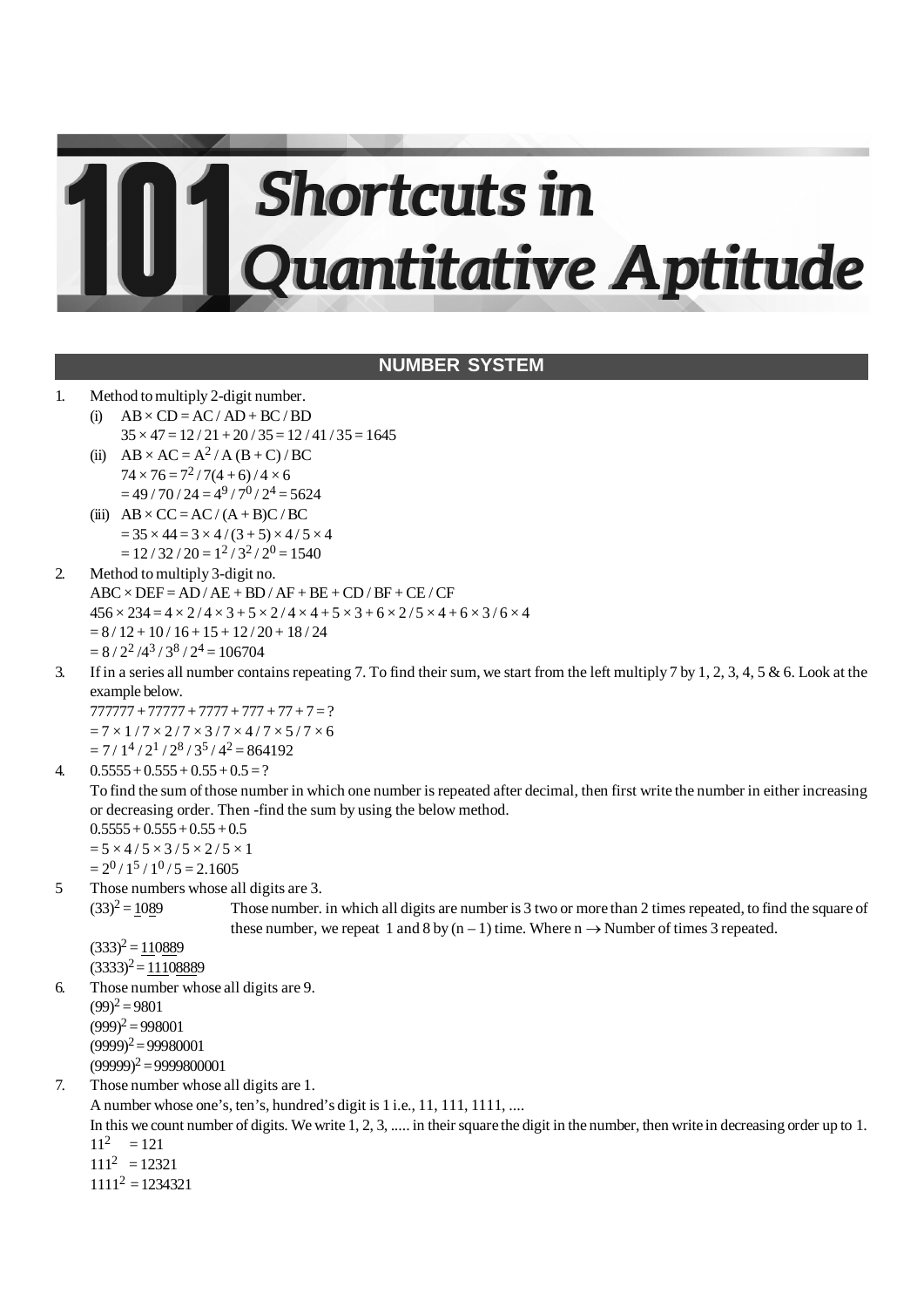- 8. Some properties of square and square root:
	- (i) Complete square of a no. is possible if its last digit is  $0, 1, 4, 5, 6$  & 9. If last digit of a no. is  $2, 3, 7, 8$  then complete square root of this no. is not possible.
	- (ii) If last digit of a no. is 1, then last digit of its complete square root is either 1 or 9.
	- (iii) If last digit of a no. is 4, then last digit of its complete square root is either 2 or 8.
	- (iv) If last digit of a no. is 5 or 0, then last digit of its complete square root is either 5 or 0.
	- (v) If last digit of a no. is 6, then last digit of its complete square root is either 4 or 6.
	- (vi) If last digit of a no. is 9, then last digit of its complete square root is either 3 or 7.

#### 9. **Prime Number :**

(i) Find the approx square root of given no. Divide the given no. by the prime no. less than approx square root of no. If given no. is not divisible by any of these prime no. then the no. is prime otherwise not.

**For example :** To check 359 is a prime number or not.

**Sol.** Approx sq. root  $= 19$ 

Prime no. < 19 are 2, 3, 5, 7, 11, 13, 17 359 is not divisible by any of these prime nos. So 359 is a prime no. For example: Is  $2^{5001} + 1$  is prime or not?

$$
\frac{2^{5001}+1}{2+1} \Rightarrow \text{Reminder} = 0,
$$

- $\therefore$  2<sup>5001</sup> + 1 is not prime.
- (ii) There are 15 prime no. from 1 to 50.
- (iii) There are 25 prime no. from 1 to 100.
- (iv) There are 168 prime no. from 1 to 1000.
- 10. If a no. is in the form of  $x^n + a^n$ , then it is divisible by  $(x + a)$ ; if n is odd.
- 11. If  $x^n \div (x-1)$ , then remainder is always 1.
- 12. If  $x^n \div (x+1)$ 
	- (i) If n is even, then remainder is 1.
	- (ii) If n is odd, then remainder is x.

13. (i) Value of 
$$
\sqrt{P + \sqrt{P + \sqrt{P + \dots 2P}}}} = \frac{\sqrt{4P + 1 + 1}}{2}
$$

(ii) Value of 
$$
\sqrt{P - \sqrt{P - \sqrt{P - \dots 2}}}
$$
 =  $\frac{\sqrt{4P + 1} - 1}{2}$ 

(iii) Value of 
$$
\sqrt{P.\sqrt{P.\sqrt{P.\dots \dots \dots \infty}}}=P
$$

(iv) Value of 
$$
\sqrt{P\sqrt{P\sqrt{P\sqrt{P}}}} = P^{(2^n-1)+2^n}
$$

[Where  $n \rightarrow no$ . of times P repeated].

**Note:** If factors of P are n &  $(n + 1)$  type then value of  $\sqrt{P + \sqrt{P + ... \infty}} = (n + 1)$  and  $\sqrt{P - \sqrt{P - ... \infty}} = n$ .

#### 14. **Number of divisors :**

- (i) If N is any no. and  $N = a^n \times b^m \times c^p \times ...$  where a, b, c are prime no. No. of divisors of  $N = (n + 1) (m + 1) (p + 1) ...$ *e.g.* Find the no. of divisors of 90000.  $N = 90000 = 2^2 \times 3^2 \times 5^2 \times 10^2 = 2^2 \times 3^2 \times 5^2 \times (2 \times 5)^2 = 2^4 \times 3^2 \times 5^4$ So, the no. of divisors =  $(4 + 1) (2 + 1) (4 + 1) = 75$
- (ii)  $N = a^n \times b^m \times c^p$ , where a, b, c are prime Then set of co-prime factors of  $N = [(n + 1)(m + 1)(p + 1) - 1 + nm + mp + pn + 3mnp]$

(iii) If  $N = a^n \times b^m \times c^p$ ..., where a, b & c are prime no. Then sum of the divisors =  $(a^{n+1}-1)(b^{m+1}-1)(c^{p+1}-1)$  $(a-1)(b-1)(c-1)$  $a^{n+1}-1$  $(b^{m+1}-1)(c^{p+1}-1)$  $a-1$ ) $(b-1)(c-1)$  $\binom{+1}{-1} \binom{b^{m+1}-1}{-1} \binom{c^{p+1}-1}{-1}$  $(-1)(b-1)(c-$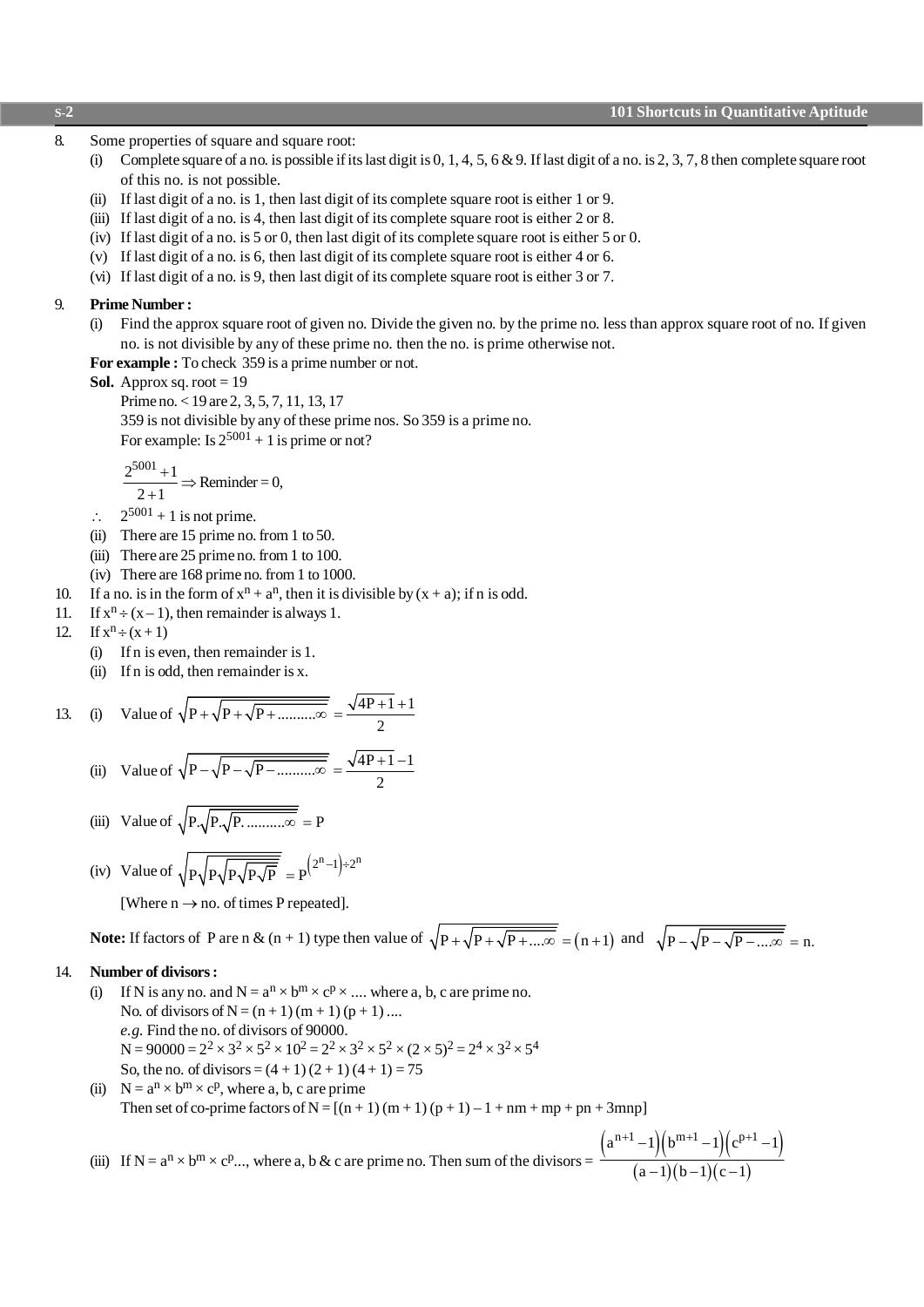#### **101 Shortcuts in Quantitative Aptitude S-3**

#### 15. **To find the last digit or digit at the unit's place of a<sup>n</sup> .**

**(i)** If the last digit or digit at the unit's place of a is 1, 5 or 6, whatever be the value of n, it will have the same digit at unit's place, i.e.,

```
(......1)^n = (...........1)n
(....5)^n = (........5)(.....6)^{n} = (......6)=
           =
```
 $(ii)$  If the last digit or digit at the units place of a is  $2, 3, 5, 7$  or 8, then the last digit of  $a<sup>n</sup>$  depends upon the value of n and follows a repeating pattern in terms of 4 as given below :

| n        | last digit of $(2)^n$ | last digit of $(3)^n$ | last digit of $(7)^n$ | last digit of $(8)^n$ |
|----------|-----------------------|-----------------------|-----------------------|-----------------------|
| $4x+1$   |                       |                       |                       |                       |
| $4x + 2$ |                       |                       |                       |                       |
| $4x+3$   |                       |                       |                       |                       |
| 4х       |                       |                       |                       |                       |

(iii) If the last digit or digit at the unit's place of a is either 4 or 9, then the last digit of a<sup>n</sup> depends upon the value of n and follows repeating pattern in terms of 2 as given below.

| n                  | last digit of $(4)^n$ | last digit of $(9)^n$ |
|--------------------|-----------------------|-----------------------|
| $\mathbf{\hat{x}}$ |                       |                       |
| $2x + 1$           |                       |                       |

16. (i) Sum of n natural number =  $\frac{(n)(n+1)}{2}$ 2  $=\frac{(n)(n+1)}{2}$ 

- (ii) Sum of n even number =  $(n)(n + 1)$
- (iii) Sum of n odd number =  $n^2$

17. (i) Sum of sq. of first n natural no. = 
$$
\frac{n(n+1)(2n+1)}{6}
$$

(ii) Sum of sq. of first n odd natural no. 
$$
= \frac{n(4n^2 - 1)}{3}
$$

(iii) Sum of sq. of first n even natural no. 
$$
= \frac{2n(n+1)(2n+1)}{3}
$$

18. (i) Sum of cube of first n natural no. = 
$$
\frac{n^2 (n+1)^2}{4} = \left[\frac{n(n+1)}{2}\right]^2
$$

- (ii) Sum of cube of first n even natural no.  $= 2n^2 (n + 1)^2$
- (iii) Sum of cube of first n odd natural no.  $= n^2 (2n^2 1)$
- 19. (i)  $x^n y^n$  is divisible by  $(x + y)$

When n is even

(ii)  $x^n - y^n$  is divisible by  $(x - y)$ 

When n is either odd or even.

20. For any integer n,  $n^3 - n$  is divisible by 3,  $n^5 - n$  is divisible by 5,  $n^{11} - n$  is divisible by 11,  $n^{13} - n$  is divisible by 13.

#### 21. **Some articles related to Divisibility :**

(i) A no. of 3-digits which is formed by repeating a digit 3-times, then this no. is divisible by 3 and 37. e.g., 111, 222, 333, .......

-

(ii) A no. of 6-digit which is formed by repeating a digit 6-times then this no. is divisible by 3, 7, 11, 13 and 37. *e.g.*, 111111, 222222, 333333, 444444, .............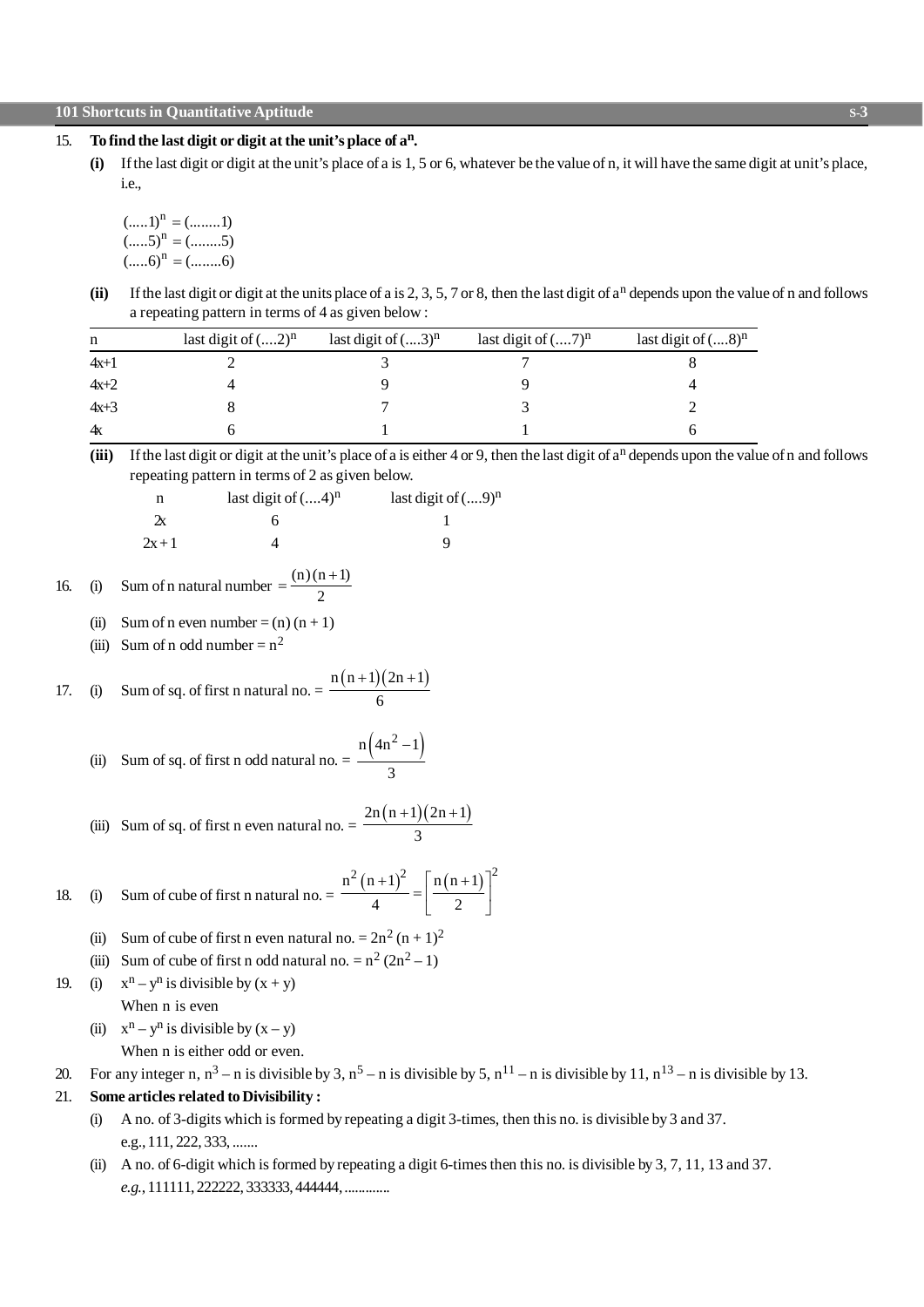**S-4 101 Shortcuts in Quantitative Aptitude** 22. **Divisible by 7 :** We use osculator (– 2) for divisibility test.  $99995: 9999 - 2 \times 5 = 9989$  $9989:998 - 2 \times 9 = 980$  $980:98 - 2 \times 0 = 98$ Now 98 is divisible by 7, so 99995 is also divisible by 7. 23. **Divisible by 11 :** In a number, if difference of sum of digit at even places and sum of digit at odd places is either 0 or multiple of 11, then no. is divisible by 11. For example,  $12342 \div 11$ Sum of even place digit  $= 2 + 4 = 6$ Sum of odd place digit =  $1 + 3 + 2 = 6$ Difference =  $6 - 6 = 0$  $\therefore$  12342 is divisible by 11. 24. **Divisible by 13 :** We use (+ 4) as osculator.  $e.g., 876538 \div 13$  $876538: 8 \times 4 + 3 = 35$  $5 \times 4 + 3 + 5 = 28$  $8 \times 4 + 2 + 6 = 40$  $0 \times 4 + 4 + 7 = 11$  $1 \times 4 + 1 + 8 = 13$ 13 is divisible by 13.  $\therefore$  876538 is also divisible by 13. 25. **Divisible by 17 :** We use (– 5) as osculator. e.g.,  $294678: 29467 - 5 \times 8 = 29427$  $27427: 2942 - 5 \times 7 = 2907$  $2907: 290 - 5 \times 7 = 255$  $255: 25 - 5 \times 5 = 0$  $\therefore$  294678 is completely divisible by 17. 26. **Divisible by 19 :** We use (+ 2) as osculator. e.g:  $149264$ :  $4 \times 2 + 6 = 14$  $4 \times 2 + 1 + 2 = 11$  $1 \times 2 + 1 + 9 = 12$  $2 \times 2 + 1 + 4 = 9$  $9 \times 2 + 1 = 19$ 19 is divisible by 19  $\therefore$  149264 is divisible by 19. 27. **HCF (Highest Common factor)** There are two methods to find the HCF– (a) Factor method (b) Division method (i) For two no. a and b if  $a < b$ , then HCF of a and b is always less than or equal to a. (ii) The greatest number by which x, y and z completely divisible is the HCF of x, y and z. (iii) The greatest number by which x, y, z divisible and gives the remainder a, b and c is the HCF of  $(x-a)$ ,  $(y-b)$  and  $(z-c)$ . (iv) The greatest number by which x, y and z divisible and gives same remainder in each case, that number is HCF of  $(x-y)$ ,  $(y-z)$  and  $(z-x)$ . *a c*  $HCM$  of  $(a, c, e)$ *e*

(v) H.C.F. of 
$$
\frac{a}{b}
$$
,  $\frac{c}{d}$  and  $\frac{e}{f} = \frac{H.C.M. \text{ of } (a, c, e)}{L.C.M. \text{ of } (b, d, f)}$ 

#### 28. **LCM (Least Common Multiple)**

There are two methods to find the LCM–

- (a) Factor method (b) Division method
- (i) For two numbers a and b if  $a < b$ , then L.C.M. of a and b is more than or equal to b.
- (ii) If ratio between two numbers is a : b and their H.C.F. is x, then their L.C.M. = abx.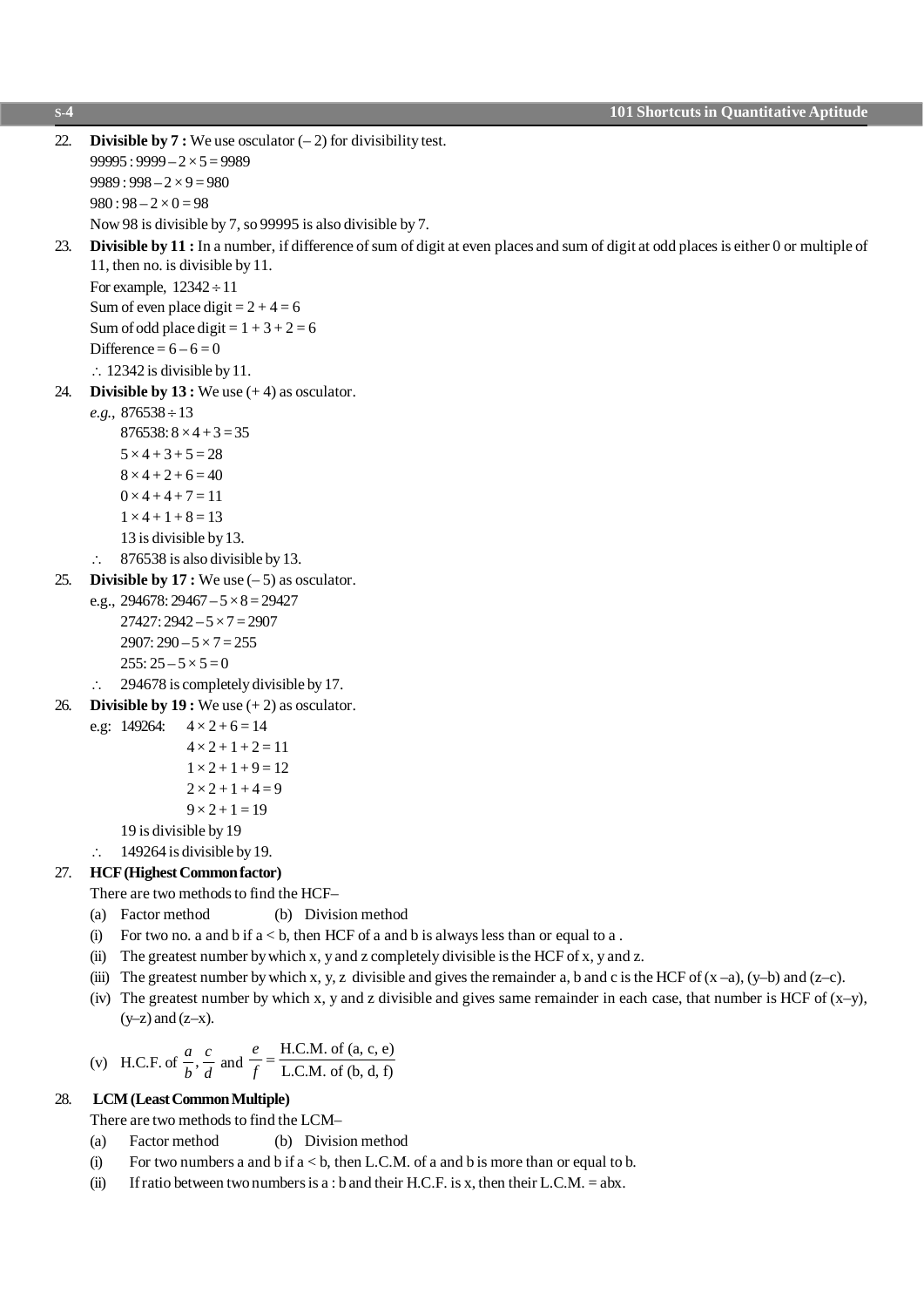- (iii) If ratio between two numbers is a : b and their L.C.M. is x, then their H.C.F. =  $\frac{x}{y}$  $=\frac{A}{ab}$
- (iv) The smallest number which is divisible by x, y and z is L.C.M. of x, y and z.
- (v) The smallest number which is divided by x, y and z give remainder a, b and c, but  $(x a) = (y b) = (z c) = k$ , then number is (L.C.M. of  $(x, y \text{ and } z) - k$ ).
- (vi) The smallest number which is divided by x, y and z give remainder k in each case, then number is (L.C.M. of x, y and z) + k.

(vii) L.C.M. of 
$$
\frac{a}{b}
$$
,  $\frac{c}{d}$  and  $\frac{e}{f} = \frac{\text{L.C.M. of (a, c, e)}}{\text{H.C.F. of (b, d, f)}}$ 

(viii) For two numbers a and  $b LCM \times HCF = a \times b$ (ix) If a is the H.C.F. of each pair from n numbers and L is L.C.M., then product of n numbers =  $a^{n-1}$ .L

# **ALGEBRA**

 $(viii)$ 

 $(a + b)^2 + (a - b)^2$  $2 + h^2$  $\frac{(a+b)^2+(a-b)^2}{2} = 2$  $a^2 + b$  $+\mathrm{b})^2+\mathrm{(a-b)}^2$ +

#### 29. **Algebra Identities:**

- (i)  $(a + b)^2 + (a b)^2 = 2(a^2 + b^2)$ (ii)  $(a+b)^2 - (a-b)^2 = 4ab$
- (iii)  $a^3 + b^3 = (a + b)(a^2 ab + b^2)$ (iv)  $a^3-b^3 = (a-b)(a^2 + ab + b^2)$

(v) 
$$
a^4 + a^2 + 1 = (a^2 + a + 1)(a^2 - a + 1)
$$
 (vi) If  $a + b + c = 0$ , then  $a^3 + b^3 + c^3 = 3abc$ 

(vii) 
$$
\frac{(a+b)^2-(a-b)^2}{ab} = 4
$$

(ix) 
$$
a\frac{b}{c} + d\frac{e}{f} + g\frac{h}{i} - j\frac{k}{l} = (a + d + g - j) + (\frac{b}{c} + \frac{e}{f} + \frac{h}{i} - \frac{k}{l})
$$

(x) If  $a + b + c = abc$ , then

$$
\left(\frac{2a}{1-a^2}\right) + \left(\frac{2b}{1-b^2}\right) + \left(\frac{2c}{1-c^2}\right) = \left(\frac{2a}{1-a^2}\right) \cdot \left(\frac{2b}{1-b^2}\right) \cdot \left(\frac{2c}{1-c^2}\right) \text{ and}
$$

$$
\left(\frac{3a-a^3}{1-3a^2}\right) + \left(\frac{3b-b^3}{1-3b^2}\right) + \left(\frac{3c-c^3}{1-3c^2}\right) = \left(\frac{3a-a^3}{1-3a^2}\right) \cdot \left(\frac{3b-b^3}{1-3b^2}\right) \cdot \left(\frac{3c-c^3}{1-3c^2}\right)
$$

30. If  $a_1x + b_1y = c_1$  and  $a_2x + b_2y = c_2$ , then

(i) If 
$$
\frac{a_1}{a_2} \neq \frac{b_1}{b_2}
$$
, one solution. (ii) If  $\frac{a_1}{a_2} = \frac{b_1}{b_2} = \frac{c_1}{c_2}$ , Infinite many solutions.

(iii) If 
$$
\frac{a_1}{a_2} = \frac{b_1}{b_2} \neq \frac{c_1}{c_2}
$$
, No solution

31. If 
$$
\alpha
$$
 and  $\beta$  are roots of  $ax^2 + bx + c = 0$ , then  $\frac{1}{\alpha}$  and  $\frac{1}{\beta}$  are roots of  $cx^2 + bx + a = 0$ 

- 32. If  $\alpha$  and  $\beta$  are roots of  $ax^2 + bx + c = 0$ , then
	- (i) One root is zero if  $c = 0$ .
	- (ii) Both roots zero if  $b = 0$  and  $c = 0$ .
	- (iii) Roots are reciprocal to each other, if  $c = a$ .
	- (iv) If both roots  $\alpha$  and  $\beta$  are positive, then sign of a and b are opposite and sign of c and a are same.
	- (v) If both roots  $\alpha$  and  $\beta$  are negative, then sign of a, b and c are same.

$$
(\alpha + \beta) = -\frac{b}{a}, \alpha\beta = \frac{c}{a}, \text{ then}
$$
  
\n
$$
\alpha - \beta = \sqrt{(\alpha + \beta)^2 - 4\alpha\beta}
$$
  
\n
$$
\alpha^4 + \beta^4 = (\alpha^2 + \beta^2)^2 - 2\alpha^2\beta^2 = [(\alpha + \beta)^2 - 2\alpha\beta]^2 - 2(\alpha\beta)^2
$$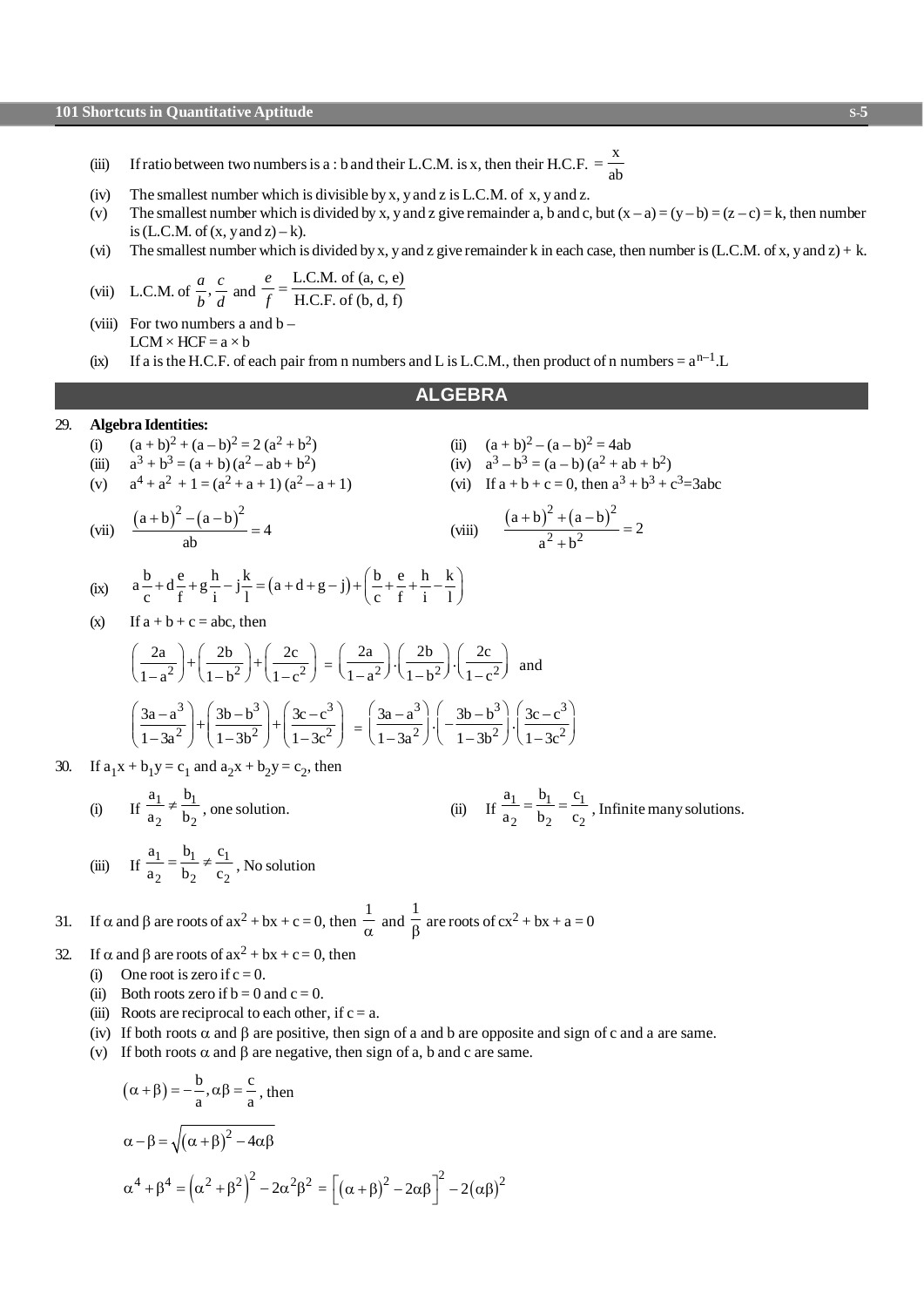#### **Arithmetic Progression:** 33.

(i) If a,  $a + d$ ,  $a + 2d$ , ..... are in A.P., then, nth term of A.P.  $a_n = a + (n-1)d$ 

Sum of n terms of this A.P. = 
$$
S_n = \frac{n}{2} [2a + (n-1)d] = \frac{n}{2} [a+1]
$$
 where  $\ell$  = last term

 $a = first term$  $d =$ common difference

(ii) A.M. = 
$$
\frac{a+b}{2}
$$
 [ $\because$  A.M. = Arithmetic mean]

#### **Geometric Progression:** 34.

(i) G.P.  $\rightarrow$  a, ar, ar<sup>2</sup>,.........

Then, nth term of G.P.  $a_n = ar^{n-1}$ 

$$
S_n = \frac{a(r^n - 1)}{(r - 1)}, r > 1
$$

 $\overline{a}$ 

$$
=\frac{a(1-r^{n})}{(1-r)}, r<1
$$

 $S_{\infty} = 1-r$ [where  $r =$  common ratio,  $a =$  first term]

$$
(ii) \quad G.M. = \sqrt{ab}
$$

If a, b, c are in H.P.,  $\frac{1}{a}$ ,  $\frac{1}{b}$ ,  $\frac{1}{c}$  are in A.P. 35.

$$
nth term of H.M. = \frac{1}{nth term of A.P.}
$$

$$
H.M. = \frac{2ab}{a+b}
$$

Note: Relation between A.M., G.M. and H.M.

(i)  $A.M. \times H.M. = G.M.<sup>2</sup>$ 

(ii)  $A.M. > G.M. > H.M.$  $A.M. \rightarrow$  Arithmetic Mean  $G.M. \rightarrow Geometric Mean$  $H.M. \rightarrow Harmonic Mean$ 

#### **AVERAGE**

- Average of first n natural no.  $=$   $\frac{n+1}{2}$ 36.  $(i)$ 
	- (ii) Average of first n even no. =  $(n + 1)$
	- (iii) Average of first n odd no.  $=$  n

37. (i) Average of sum of square of first n natural no. = 
$$
\frac{(n+1)(2n+1)}{6}
$$
  
(ii) Average of sum of square of first n even no. = 
$$
\frac{2(n+1)(2n+1)}{3}
$$

(iii) Average of sum of square of first odd no.  $= \left(\frac{4n^2 - 1}{3}\right)$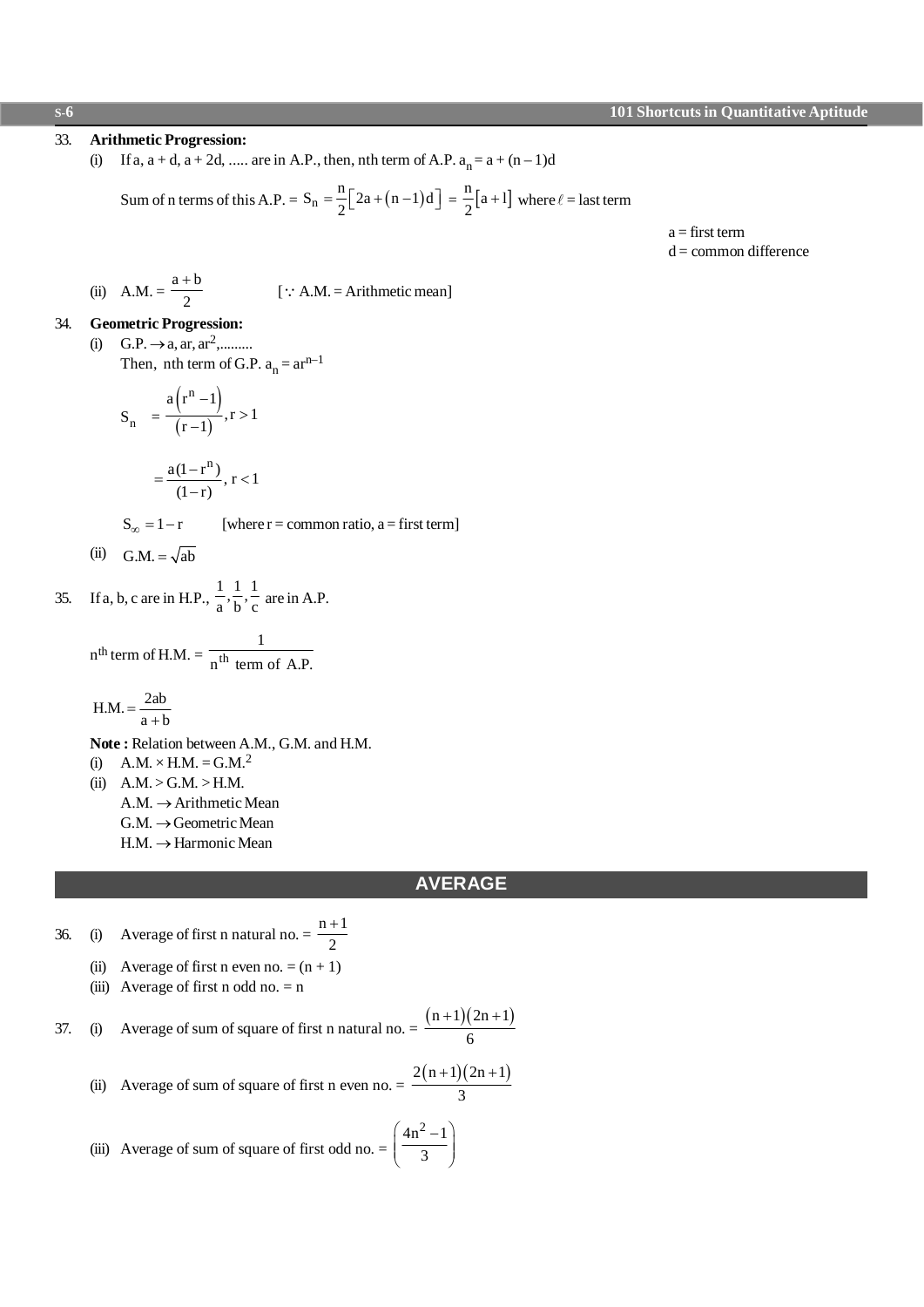38. (i) Average of cube of first n natural no.  $= \frac{n(n+1)^2}{n}$ 4 +

- (ii) Average of cube of first n even natural no. =  $2n(n + 1)^2$
- (iii) Average of cube of first n odd natural no.  $= n(2n^2 1)$
- 39. Average of first n multiple of m =  $\frac{m(n+1)}{2}$ 2 +
- 40. (i) If average of some observations is x and a is added in each observations, then new average is  $(x + a)$ .
	- (ii) If average of some observations is x and a is subtracted in each observations, then new average is  $(x a)$ .
		- (iii) If average of some observations is x and each observations multiply by a, then new average is ax.
		- (iv) If average of some observations is x and each observations is divided by a, then new average is  $\frac{x}{x}$ a .
		- (v) If average of  $n_1$  is  $A_1$ , & average of  $n_2$  is  $A_2$ , then Average of  $(n_1 + n_2)$  is  $\frac{n_1A_1 + n_2A_2}{n_1+n_2}$  $n_1 + n_2$  $n_1A_1 + n_2A$  $n_1 + n$ +  $\frac{+n_2+2}{+n_2}$  and

Average of  $(n_1 - n_2)$  is  $\frac{n_1A_1 - n_2A_2}{n_1 - n_2}$  $1 - n_2$  $n_1A_1 - n_2A$  $n_1 - n$ - -

41. When a person is included or excluded the group, then age/weight of that person = No. of persons in group  $\times$  (Increase / Decrease) in average  $\pm$  New average.

**For example :** In a class average age of 15 students is 18 yrs. When the age of teacher is included their average increased by 2 yrs, then find the age of teacher.

**Sol.** Age of teacher =  $15 \times 2 + (18 + 2) = 30 + 20 = 50$  yrs.

42. When two or more than two persons included or excluded the group, then average age of included or excluded person is

No. of person  $\times$  (Increase / Decrease) in average  $\pm$  New average  $\times$  (No. of person included or excluded) No. of included or person =

**For example :** Average weight of 13 students is 44 kg. After including two new students their average weight becomes 48 kg, then find the average weight of two new students.

**Sol.** Average weight of two new students

$$
= \frac{13 \times (48 - 44) + 48 \times 2}{2} = \frac{13 \times 4 + 48 \times 2}{2} = \frac{52 + 96}{2} = 74 \text{ kg}
$$

- 43. If a person travels two equal distances at a speed of x  $km/h$  and y  $km/h$ , then average speed = 2xy  $\frac{y}{x+y}$  km/h
- 44. If a person travels three equal distances at a speed of x km/h, y km/h and z km/h, then average speed  $=\frac{3xyz}{2}$  $\frac{y_1y_2}{xy + yz + zx}$  km/h.

#### **RATIO & PROPORTION**

45. (i) If 
$$
\frac{a}{K_1} = \frac{b}{K_2} = \frac{c}{K_3} = \dots
$$
, then  $\frac{a+b+c+\dots}{c} = \frac{K_1 + K_2 + K_3 + \dots}{K_3}$   
\nFor example: If  $\frac{P}{3} = \frac{Q}{4} = \frac{R}{7}$ , then find  $\frac{P+Q+R}{R}$   
\n**Sol.** P=3, Q=4, R=7  
\nThen  $\frac{P+Q+R}{R} = \frac{3+4+7}{7} = 2$ 

(ii) If 
$$
\frac{a_1}{a_2} = \frac{a_2}{a_3} = \frac{a_3}{a_4} = \frac{a_4}{a_5} = \dots = \frac{a_n}{a_{n+1}} = K
$$
, then  $a_1 : a_{n+1} = (K)^n$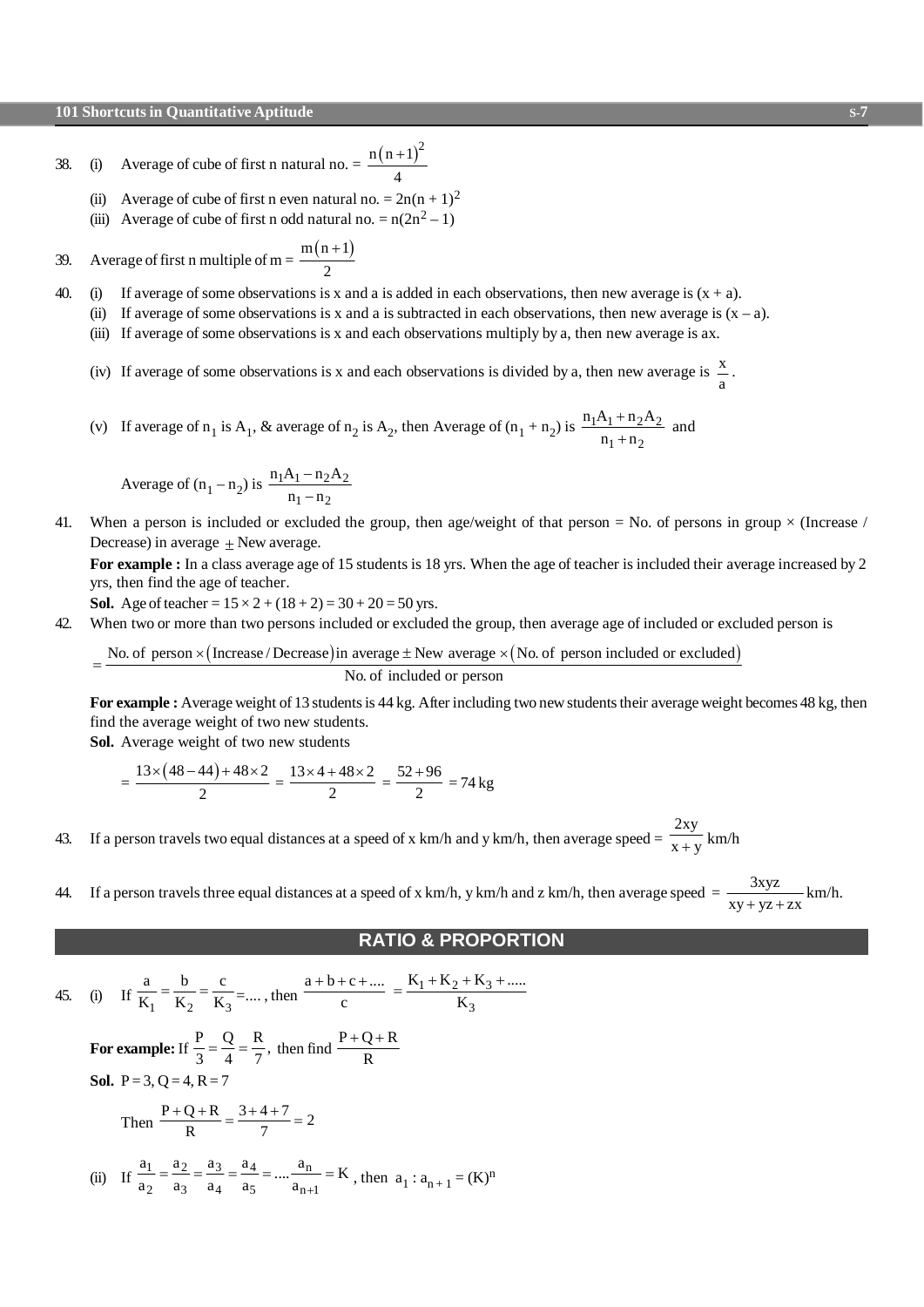46. A number added or subtracted from a, b, c & d, so that they are in proportion  $=\frac{a+d}{(a+d)-(b+c)}$  $ad - bc$  $a+d$ ) – (b+c -  $+d) - (b +$ 

For example : When a number should be subtracted from 2, 3, 1 & 5 so that they are in proportion. Find that number.

**Sol.** Req. No. = 
$$
\frac{2 \times 5 - 3 \times 1}{(2+5)-(3+1)} = \frac{10-3}{7-4} = \frac{7}{3}
$$

47. If X part of A is equal to Y part of B, then  $A : B = Y : X$ . For example: If 20% of  $A = 30%$  of B, then find  $A : B$ .

**Sol.** A : B = 
$$
\frac{30\%}{20\%}
$$
 =  $\frac{3}{2}$  = 3 : 2

48. When  $X^{th}$  part of P,  $Y^{th}$  part of Q and  $Z^{th}$  part of R are equal, then find A : B : C. Then,  $A : B : C = yz : zx : xy$ 

#### **TIME, DISTANCE AND WORK**

- 49. A can do a/b part of work in t<sub>1</sub> days and c/d part of work in t<sub>2</sub> days, then  $\frac{t_1}{a/b} = \frac{t_2}{c/d}$ =
- 50. (i) If A is K times efficient than B, Then  $T(K + 1) = Kt_B$ 
	- (ii) If A is K times efficient than B and takes t days less than B

Then T = 
$$
\frac{Kt}{K^2 - 1}
$$
 or  $\frac{t}{K - 1}$ , t<sub>B</sub> =  $\frac{t}{K - 1}$  = kt<sub>A</sub>

51. (i) If a cistern takes X min to be filled by a pipe but due to a leak, it takes Y extra minutes to be filled, then the time taken by leak

to empty the cistern = 
$$
\left(\frac{X^2 + XY}{Y}\right)
$$
min

- (ii) If a leak empty a cistern in X hours. A pipe which admits Y litres per hour water into the cistern and now cistern is emptied in Z hours, then capacity of cistern is  $= \left( \frac{X+Y+Z}{Z+Z+Z} \right)$  $\left(\frac{X+Y+Z}{Z-X}\right)$  litres.
- (iii) If two pipes A and B fill a cistern in x hours and y hours. A pipe is also an outlet C. If all the three pipes are opened together, the tank full in T hours. Then the time taken by C to empty the full tank is  $=$ xyT  $yT + xT - xy$  $\vert$  xyT  $\vert$  $\left[\frac{y}{yT + xT - xy}\right]$
- 52. (i) If  $t_1$  and  $t_2$  time taken to travel from A to B and B to A, with speed *a* km/h and *b* km/h, then distance from A to B is

$$
d = (t_1 + t_2) \left(\frac{ab}{a+b}\right) \qquad d = (t_1 - t_2) \left(\frac{ab}{a-b}\right)
$$
  

$$
d = (a-b) \left(\frac{t_1 t_2}{t_1 - t_2}\right)
$$

(ii) If Ist part of distance is covered at the speed of *a* in  $t_1$  time and the second part is covered at the speed of *b* in  $t_2$  time, then

the average speed = 
$$
\left(\frac{at_2 + bt_1}{t_1 + t_2}\right)
$$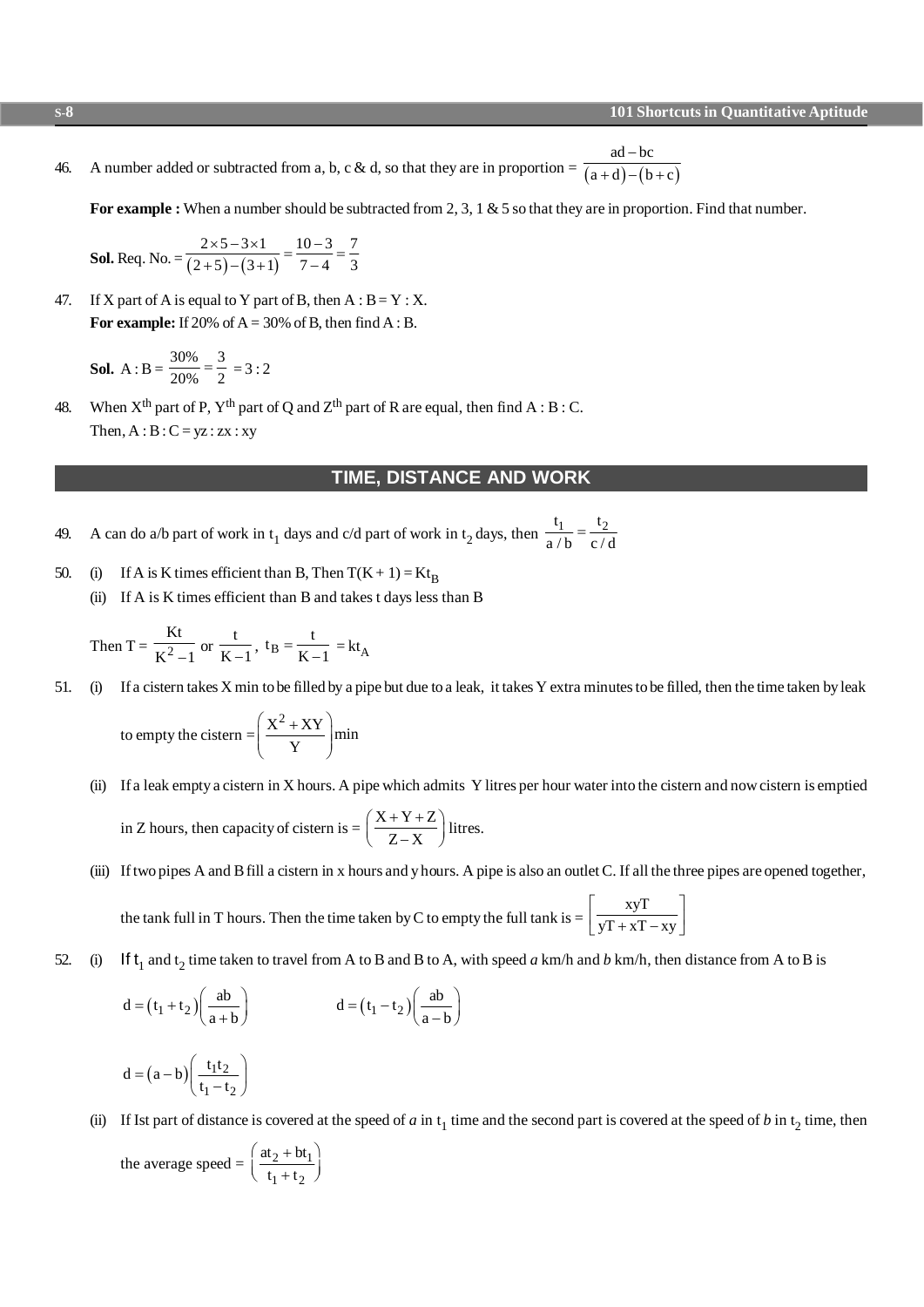#### **101 Shortcuts in Quantitative Aptitude S-9**

| 53.<br><b>Simple Fraction</b> | <b>Their Percentage</b> |
|-------------------------------|-------------------------|
| 1                             | 100%                    |
| $\frac{1}{2}$                 | 50%                     |
| $\frac{1}{3}$                 | 33.3%                   |
| $\frac{1}{4}$                 | 25%                     |
| $\frac{1}{5}$                 | 20%                     |
| $\frac{1}{6}$                 | 16.67%                  |
| $\frac{1}{7}$                 | 14.28%                  |

| <b>Simple Fraction</b> | <b>Their Percentage</b> |
|------------------------|-------------------------|
| $\frac{1}{8}$          | 12.5%                   |
| $\frac{1}{9}$          | 11.11%                  |
| $\frac{1}{10}$         | 10%                     |
| $\frac{1}{11}$         | 9.09%                   |
| 1<br>12                | 8.33%                   |

54. (i) If A is 
$$
\left(x\% = \frac{a}{b}\right)
$$
 more than B, then B is  $\left(\frac{a}{a+b}\% \right)$  less than A.

(ii) If A is  $\left(x\% = \frac{a}{b}\right)$  less than B, then B is  $\left(\frac{a}{a-b}\% \right)$  more than A

if  $a > b$ , we take  $a - b$ if  $b > a$ , we take  $b - a$ .

55. If price of a article increase from  $\bar{\tau}$  a to  $\bar{\tau}$  b, then its expenses decrease by  $\left(\frac{b-a}{b} \times 100\right)\%$  $\left(\frac{b-a}{b} \times 100\right)$ % so that expenditure will be same.

56. Due to increase/decrease the price x%, A man purchase *a* kg more in  $\bar{\tau}$  y, then

Per kg increase or decrease = 
$$
\left(\frac{xy}{100 \times a}\right)
$$

Per kg starting price =  $\sqrt{\frac{100 \pm x}{x}}$ xy  $100 \pm x$ ) a

## **PERCENTAGE**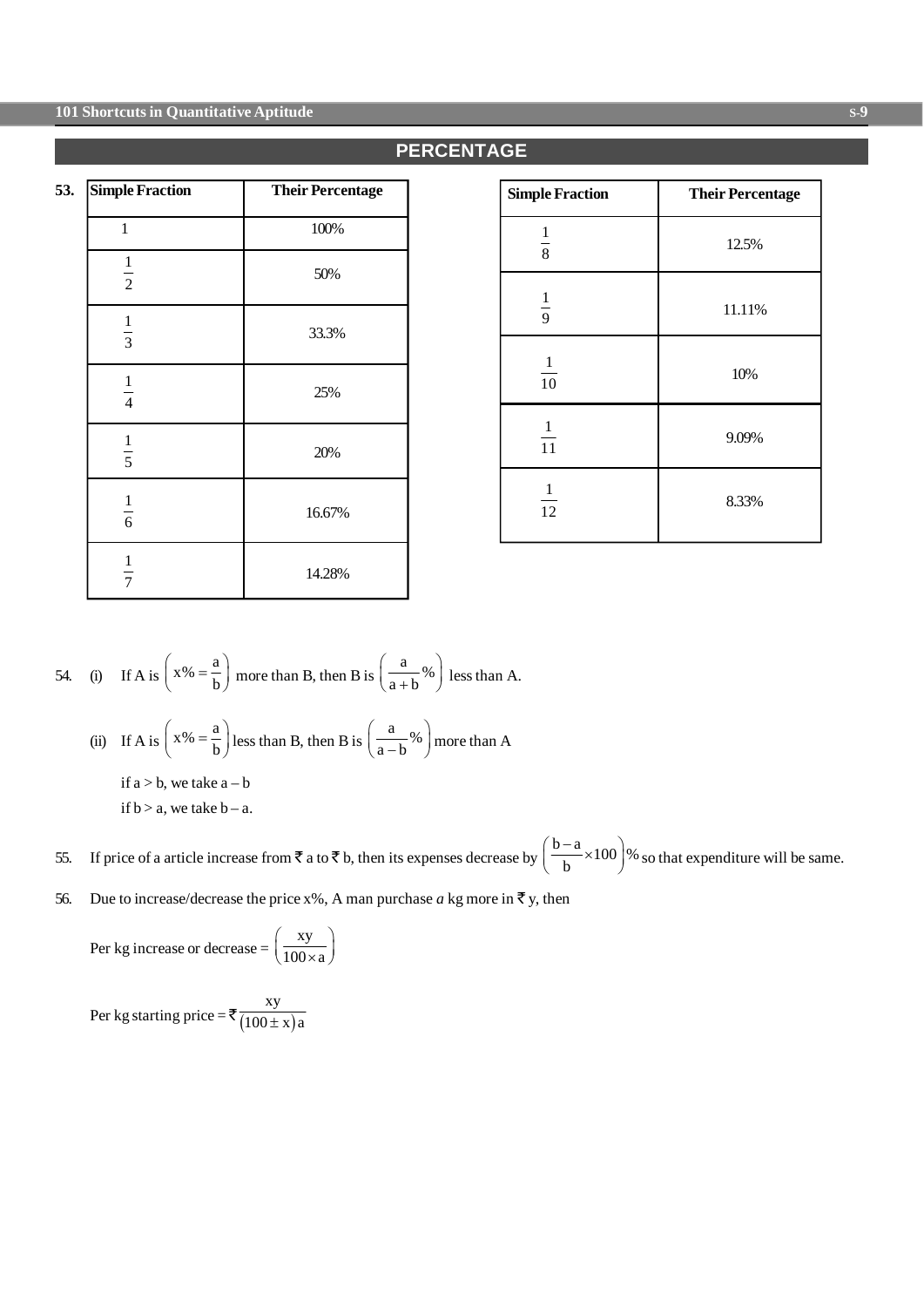57. For two articles, if price:

| Ist              | <b>H</b> nd      | <b>Overall</b>                               |
|------------------|------------------|----------------------------------------------|
| Increase $(x\%)$ | Increase $(y\%)$ | Increase $\left(x+y+\frac{xy}{100}\right)\%$ |
| Increase $(x\%)$ | Decrease $(y\%)$ | $\left(x-y-\frac{xy}{100}\right)\%$          |
|                  |                  | If $+ve$ (Increase)<br>If $-ve$ (Decrease)   |
| Decrease $(x\%)$ | Decrease $(y\%)$ | Decrease $\left(x+y-\frac{xy}{100}\right)\%$ |
| Increase $(x\%)$ | Decrease $(x\%)$ | Decrease $\left(\frac{x^2}{100}\right)\%$    |

If the side of a square or radius of a circle is x% increase/decrease, then its area increase/decrease =  $\left(2x \pm \frac{x^2}{100}\right)\%$ 58.

59. If the side of a square, x% increase/decrease then x% its perimeter and diagonal increase/decrease.

If population P increase/decrease at r% rate, then after t years population =  $P\left(\frac{100 \pm R}{100}\right)^t$ 60.  $(i)$ 

If population P increase/decrease  $r_1$ % first year,  $r_2$ % increase/decrease second year and  $r_3$ % increase/decrease third year,  $(ii)$ 

then after 3 years population = 
$$
P\left(1 \pm \frac{r_1}{100}\right)\left(1 \pm \frac{r_2}{100}\right)\left(1 \pm \frac{r_3}{100}\right)
$$

If increase we use  $(+)$ , if decrease we use  $(-)$ 

If a man spend x% of this income on food, y% of remaining on rent and z% of remaining on cloths. If he has  $\bar{\zeta}$  P remaining, then

total income of man is =  $\frac{P \times 100 \times 100 \times 100}{(100 - x)(100 - y)(100 - z)}$ 

[Note: We can use this table for area increase/decrease in mensuration for rectangle, triangle and parallelogram].

#### **PROFIT AND LOSS**

62. If CP of x things = SP of y things, then

$$
Profit / Loss = \left[\frac{x - y}{y} \times 100\right] \%
$$

If +ve, Profit; If  $-ve$ , Loss

If after selling  $x$  things  $P/L$  is equal to SP of  $y$  things, 63.

then  $P/L = \frac{y}{(x \pm y)} \times 100$  $\begin{bmatrix} \text{Profit} = - \\ \text{Loss} = + \end{bmatrix}$ 

#### $\overline{s}$ -10

61.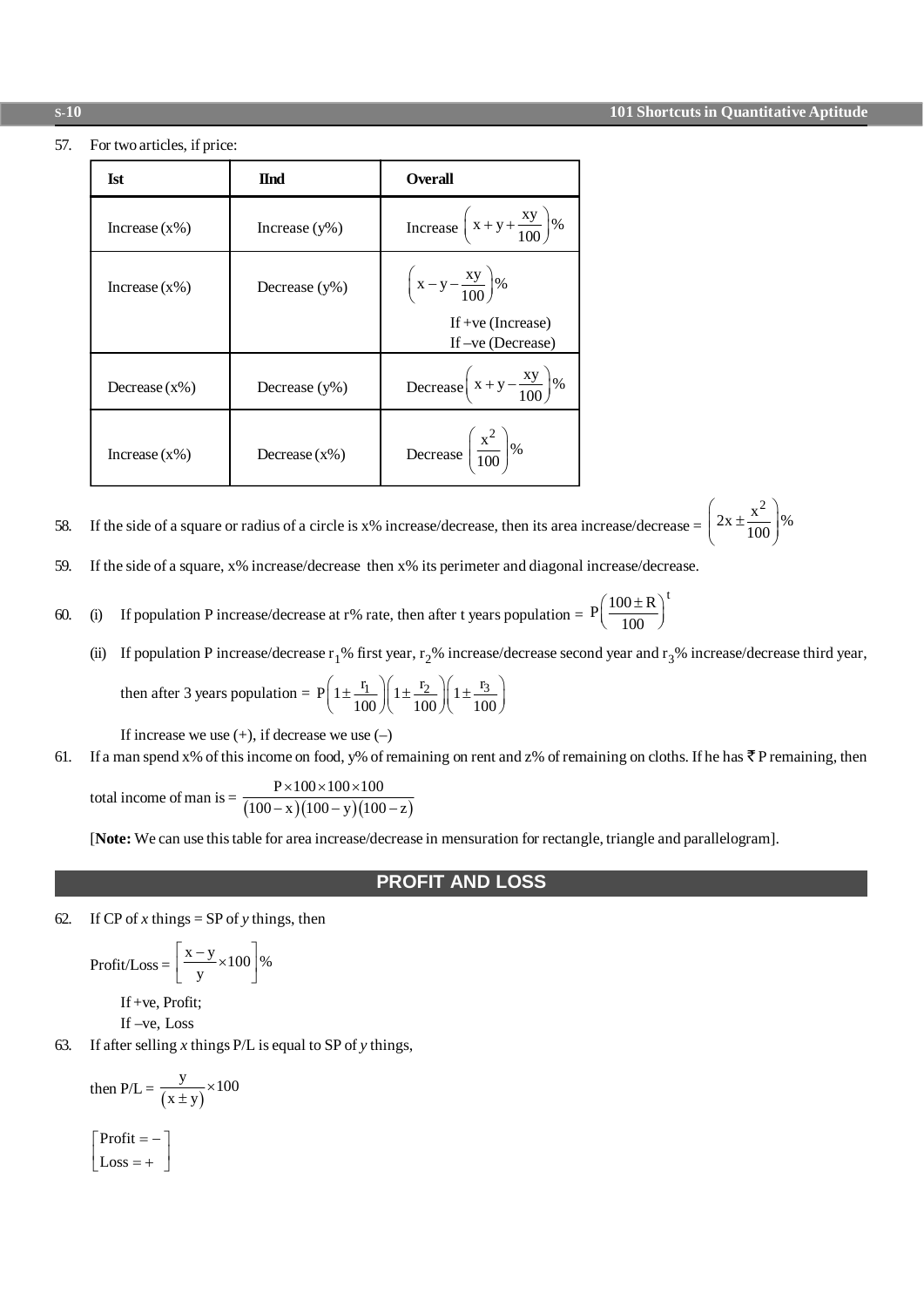#### **101 Shortcuts in Quantitative Aptitude**

#### 64. If CP of two articles are same, and they sold at

| <b>Ist</b>     | <b>H</b> nd    | <b>Overall</b>                                                                                                |
|----------------|----------------|---------------------------------------------------------------------------------------------------------------|
| $(x\%)$ Profit | $(y\%)$ Profit | $\left(\frac{x+y}{2}\right)\%$ Profit                                                                         |
| $(x\%)$ Profit | $(y\%)$ Loss   | $\left(\frac{x-y}{2}\right)$ % $\begin{cases} \text{Profit, if } x > y \\ \text{Loss, if } x < y \end{cases}$ |
| $(x\%)$ Loss   | $(y\%)$ Loss   | $\left(\frac{x+y}{2}\right)$ % Loss                                                                           |
| $(x\%)$ Profit | $(y\%)$ Loss   | No profit, no loss                                                                                            |

If SP of two articles are same and they sold at 65.

| Ist            | <b>I</b> nd  | <b>Overall</b>                                                                                                                                                                                                                                   |
|----------------|--------------|--------------------------------------------------------------------------------------------------------------------------------------------------------------------------------------------------------------------------------------------------|
| Profit $(x\%)$ | $Loss(x\%)$  | $\frac{x^2}{100}$<br>$\frac{1}{6}$<br>$\overline{100}$                                                                                                                                                                                           |
| Profit $(x\%)$ | Loss $(y\%)$ | $\left(\frac{100(x-y)-2xy}{200+x-y}\right)\%$ or<br>$\left[\frac{2(100+x)(100-y)}{200+x-y}-100\right]\%$<br>$\begin{cases} \text{If} + \text{ve}, \text{then} \text{ Profit\%} \\ \text{If} - \text{ve}, \text{then} \text{ Loss\%} \end{cases}$ |

After D% discount, requires P% profit, then total increase in C.P.=  $\left[\frac{P+D}{100-D} \times 100\right]\%$ 66.

67. M.P. = C.P × 
$$
\frac{(100+P)}{(100-D)}
$$

68. Profit % = 
$$
\frac{(M.P. - C.P.) \times 100}{C.P.}
$$

(i) For discount r<sub>1</sub>% and r<sub>2</sub>%, successive discount  $= \left[ \left( \frac{100 + r_1}{100} \right) \left( \frac{100 + r_2}{100} \right) \left( \frac{100 + r_3}{100} \right) - 1 \right] \times 100$ 69.

(ii) For discount r<sub>1</sub>%, r<sub>2</sub>% and r<sub>3</sub>%, successive discount  $= \left[ \left( \frac{100 + r_1}{100} \right) \left( \frac{100 + r_2}{100} \right) \left( \frac{100 + r_3}{100} \right) - 1 \right] \times 100$ 

## **SIMPLE AND COMPOUND INTEREST**

- $\mathbf{H}$  $P = Principal$ ,  $R = Rate$  per annum,  $T = Time$  in years,  $SI =$  Simple interest,  $A =$ Amount
- $SI = \frac{PRT}{100}$ 70.  $(i)$ 
	- (ii)  $A = P + SI = P \left[ 1 + \frac{RT}{100} \right]$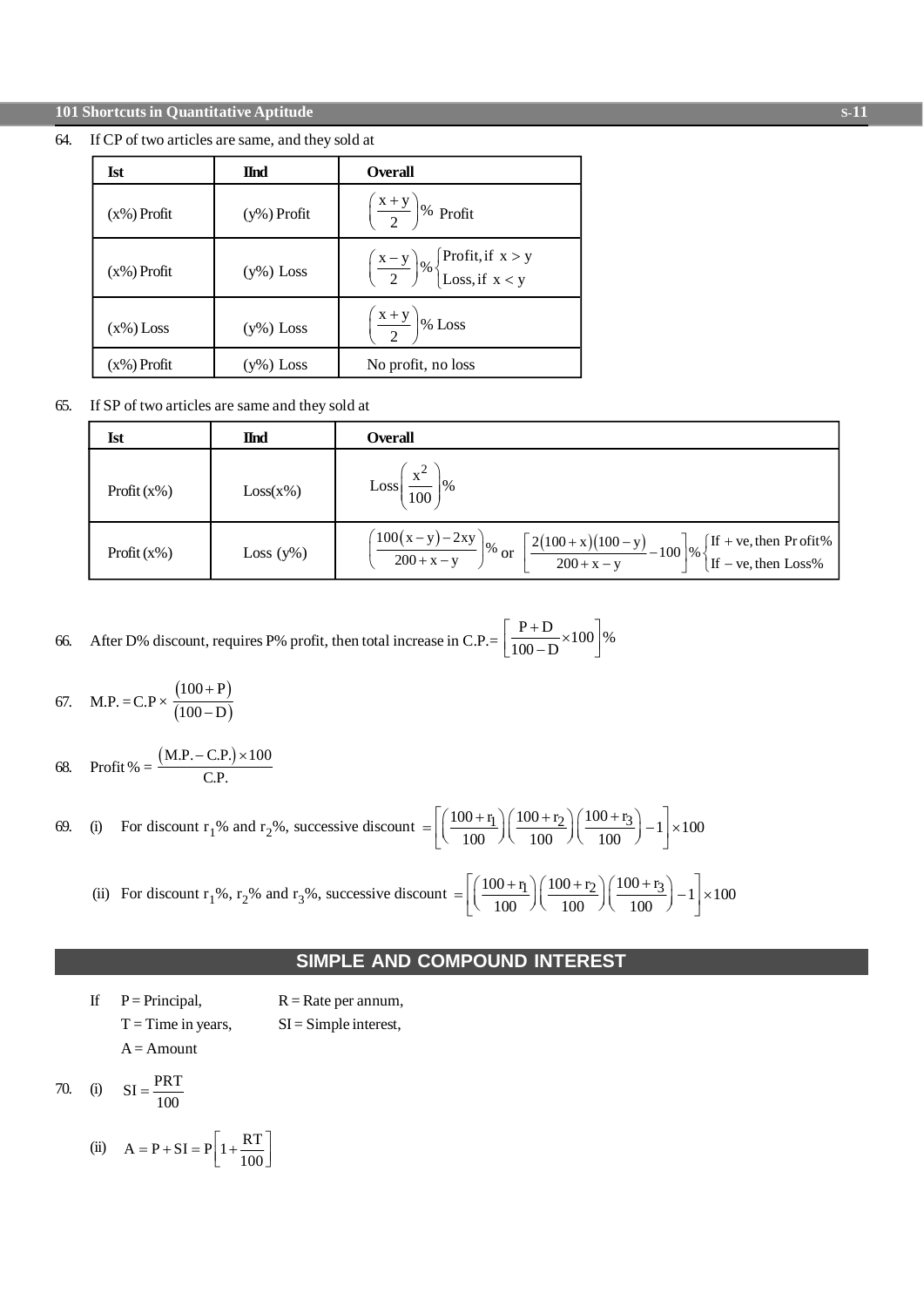**101 Shortcuts in Quantitative Aptitude** 

71. If  $P = Principal, A = Amount$ 

in n years,  $R =$  rate of interest per annum.

$$
A = P \left[ 1 + \frac{R}{100} \right]^n
$$
, interest payable annually

72. (i) 
$$
A = P\left[1 + \frac{R'}{100}\right]^n
$$
, interest payable half-yearly  
 $R' = R/2, n' = 2n$ 

(ii) 
$$
A = P \left[ 1 + \frac{R}{400} \right]^{4n}
$$
, interest payable quarterly;

- 73. (i)  $\left[1+\frac{R}{400}\right]$  is the yearly growth factor;
	- (ii)  $\left[1-\frac{R}{400}\right]$  is the yearly decay factor or depreciation factor.
- When time is fraction of a year, say  $4\frac{3}{4}$ , years, then, 74.

Amount = 
$$
P\left[1 + \frac{R}{100}\right]^4 \times \left[1 + \frac{\frac{3}{4}R}{100}\right]
$$

CI = Amount - Principal =  $P\left[\left(1 + \frac{R}{100}\right)^n - 1\right]$ 75.

- When Rates are different for different years, say R<sub>1</sub>, R<sub>2</sub>, R<sub>3</sub>% for 1<sup>st</sup>, 2<sup>nd</sup> & 3<sup>rd</sup> years respectively, then, 76.
- Amount =  $P\left[1 + \frac{R_1}{100}\right] \left[1 + \frac{R_2}{100}\right] \left[1 + \frac{R_3}{100}\right]$ 77.

In general, interest is considered to be SIMPLE unless otherwise stated.

#### **GEOMETRY**

78.  $(i)$ Sum of all the exterior angle of a polygon =  $360^{\circ}$ 

(ii) Each exterior angle of a regular polygon = 
$$
\frac{360^{\circ}}{n}
$$

- (iii) Sum of all the interior angles of a polygon =  $(n-2) \times 180^\circ$
- (iv) Each interior angle of a regular polygon =  $\frac{(n-2)}{n} \times 180^{\circ}$
- (v) No. of diagonals of a polygon =  $\frac{n(n-3)}{2}$ , n  $\rightarrow$  no. of sides.
- (vi) The ratio of sides a polygon to the diagonals of a polygon is  $2:(n-3)$
- (vii) Ratio of interior angle to exterior angle of a regular polygon is  $(n-2)$ : 2

#### Properties of triangle: 79.

- When one side is extended in any direction, an angle is formed with another side. This is called the exterior angle. There  $(i)$ are six exterior angles of a triangle.
- Interior angle + corresponding exterior angle =  $180^\circ$ .  $(ii)$

### $\overline{s}$ -12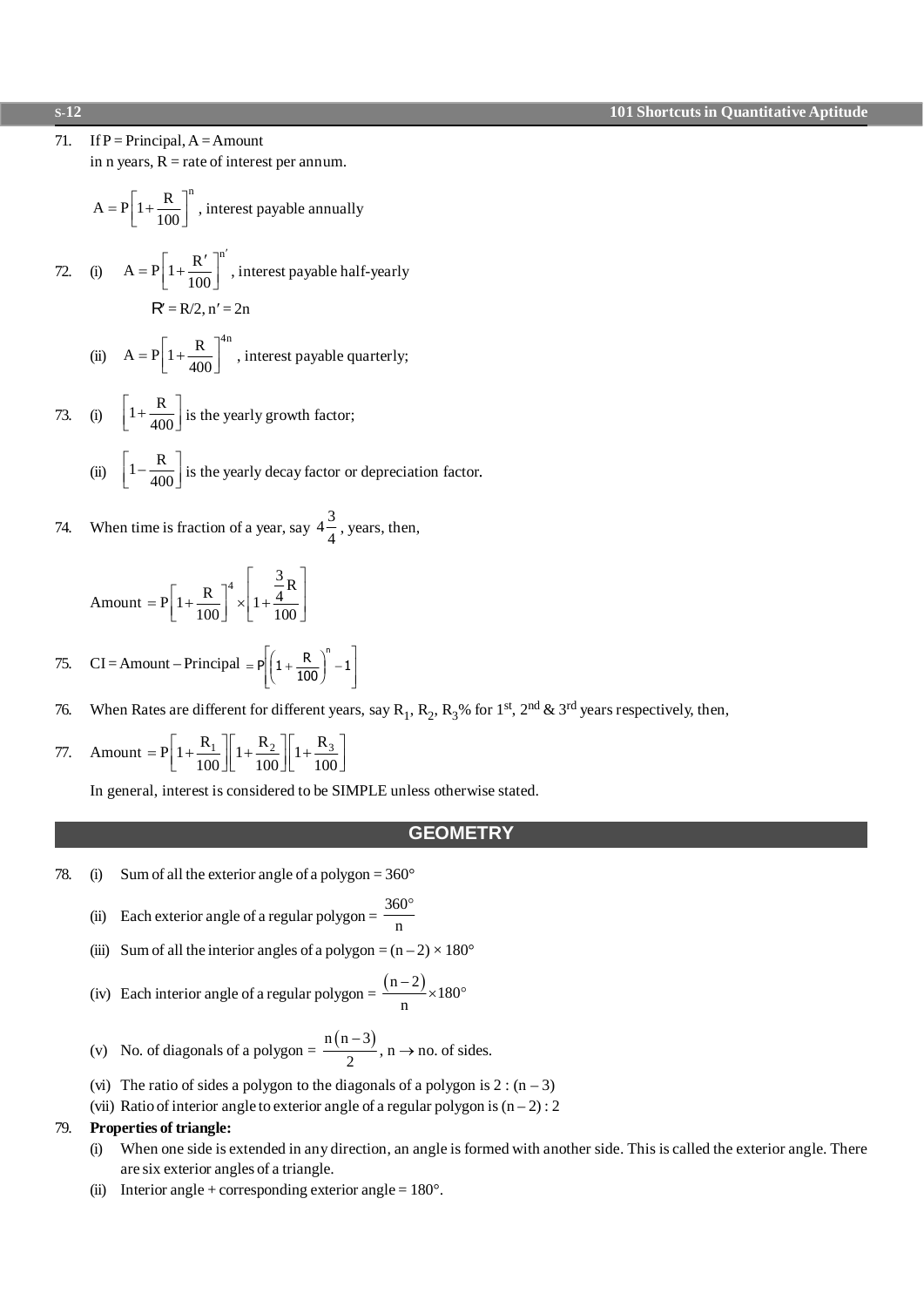- (iii) An exterior angle  $=$  Sum of the other two interior opposite angles.
- (iv) Sum of the lengths of any two sides is greater than the length of third side.
- (v) Difference of any two sides is less than the third side. Side opposite to the greatest angle is greatest and vice versa.
- (vi) A triangle must have at least two acute angles.
- (vii) Triangles on equal bases and between the same parallels have equal areas.
- (viii) If a, b, c denote the sides of a triangle then
- (i) if  $c^2 < a^2 + b^2$ , Triangle is acute angled.
- (ii) if  $c^2 = a^2 + b^2$ , Triangle is right angled.
- (iii) if  $c^2 > a^2 + b^2$ , Triangle is obtuse angled.
- (ix) If 2 triangles are equiangular, their corresponding sides are proportional. In triangles ABC and XYZ, if  $\angle A = \angle X$ ,  $\angle B = \angle Y$ ,  $\angle C = \angle Z$ , then

$$
\frac{AB}{XY} = \frac{AC}{XZ} = \frac{BC}{YZ}.
$$

(i) In  $\triangle ABC$ ,  $\angle B = 90^\circ$  BD | AC  $\therefore$  BD  $\times$  AC = AB  $\times$  BC

(ii) 
$$
\frac{1}{BD^2} = \frac{1}{AB^2} + \frac{1}{BC^2}
$$

(iii)  $BD^2 = AD \times DC$ 

(x) The perpendiculars drawn from vertices to opposite sides (called altitudes) meet at a point called **Orthocentre** of the triangle.

C B

D

A

- (xi) The line drawn from a vertex of a triangle to the opposite side such that it bisects the side is called the **Median** of the triangle. A median bisects the area of the triangle.
- (xii) When a vertex of a triangle is joined to the midpoint of the opposite side, we get a median. The point of intersection of the medians is called the **Centroid** of the triangle. The centroid divides any median in the ratio 2 : 1.

#### **(xiii) Angle Bisector Theorem–**

In the figure if AD is the angle bisector (interior) of  $\angle$  BAC. Then,



1.  $AB/AC = BD/DC$ .

2. AB x AC – BD x DC =  $AD^2$ .

#### **(xiv) Midpoint Theorem –**

In a triangle, the line joining the mid points of two sides is parallel to the third side and half of it.

#### **(xv) Basic Proportionality Theorem**

A line parallel to any one side of a triangle divides the other two sides proportionally. If DE is parallel to BC, then



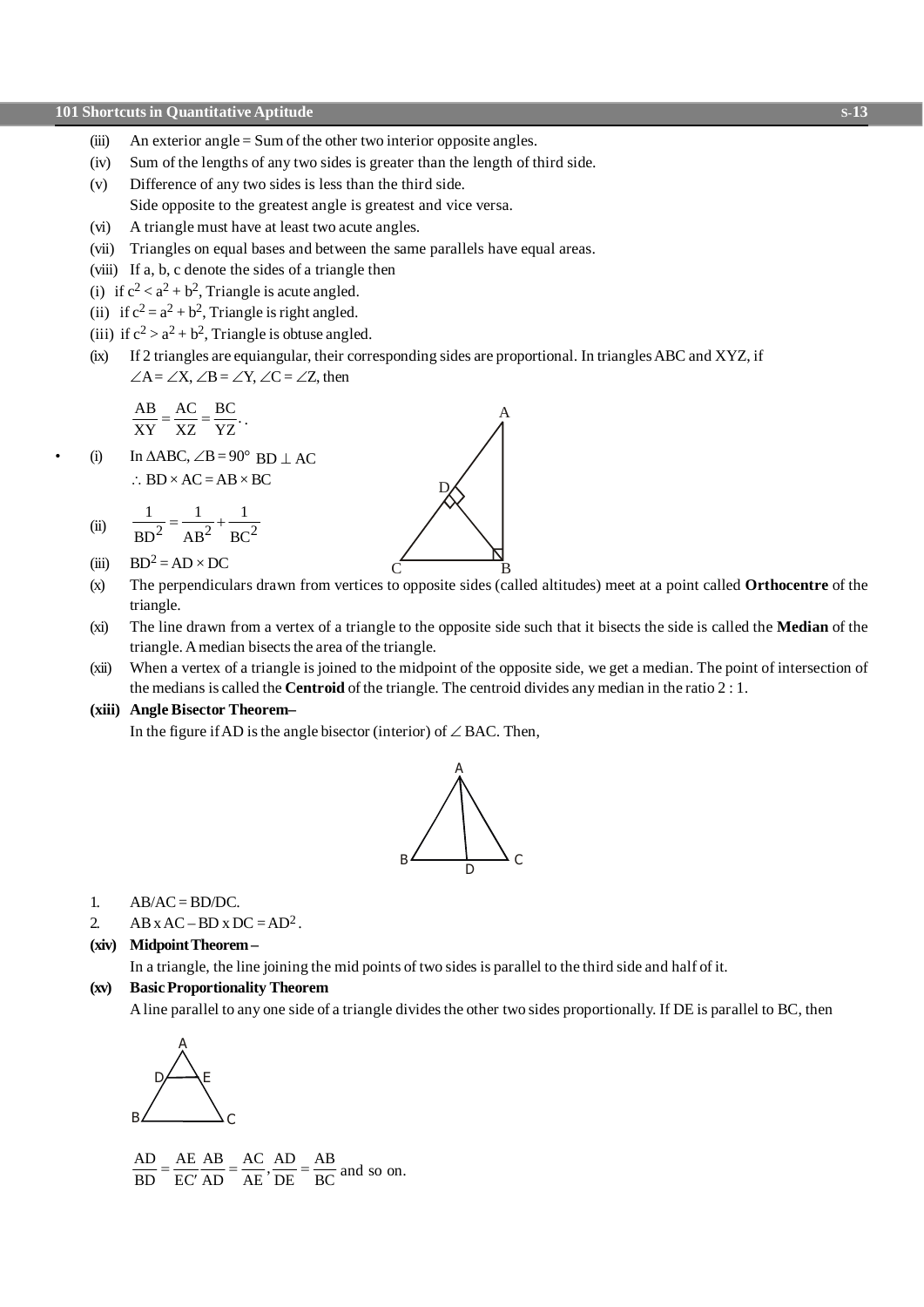#### 80. **Properties of circle –**

- (i) Only one circle can pass through three given points.
- (ii) There is one and only one tangent to the circle passing through any point on the circle.
- (iii) From any exterior point of the circle, two tangents can be drawn on to the circle.
- (iv) The lengths of two tangents segment from the exterior point to the circle, are equal.
- (v) The tangent at any point of a circle and the radius through the point are perpendicular to each other.
- (vi) When two circles touch each other, their centres & the point of contact are collinear.
- (vii) If two circles touch externally, distance between centres = sum of radii.
- (viii) If two circles touch internally, distance between centres = difference of radii
- (ix) Circles with same centre and different radii are **concentric circles**.
- (x) Points lying on the same circle are called **concyclic points**.
- (xi) Measure of an arc means measure of central angle. m(minor arc) + m(major arc) =  $360^\circ$ .
- (xii) Angle in a semicircle is a right angle.
- (xiii) Only one circle can pass through three given
- (xxv) If ON is  $\perp$  from the centre O of a circle to a chord AB, then AN = NB.



#### **(**^ **from centre bisects chord)**

(xv) If N is the midpoint of a chord AB of a circle with centre O, then  $\angle ONA = 90^\circ$ . **(Converse,** ^ **from centre bisects chord)**

- (xvi) Two congruent figures have equal areas but the converse need not be true.
- (xvii) A diagonal of a parallelogram divides it into two triangles of equal area.
- (xviii) Parallelograms on the same base and between the same parallels are equal in area.
- (xix) Triangles on the same bases and between the same parallels are equal in area.
- (xx) If a triangle and a parallelogram are on the same base and between the same parallels, then the area of the triangle is equal to the half of the parallelogram.
- If PT is a tangent to the circle, then  $OP^2 = PT^2 = OT^2$



• If PT is tangent and PAB is secant of a circle, then  $PT^2 = PA.PB$ 



**S-14 101 Shortcuts in Quantitative Aptitude**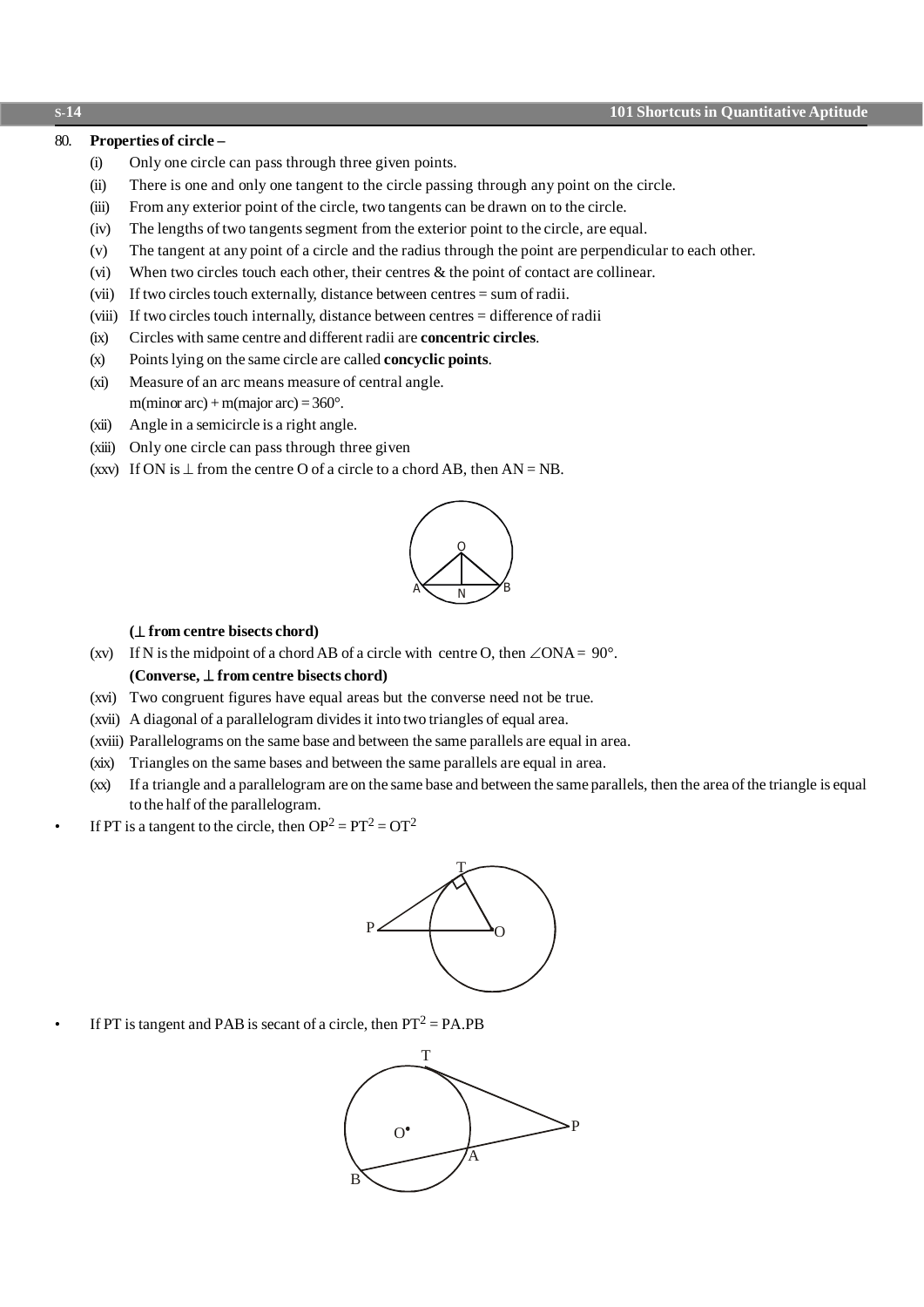• If PB & PD are two secant of a circle, then PA.PB = PC.PD



• If two circles touch externally, then distance between their centres =  $(r_1 + r_2)$ 



• If two circles touch internally, then distance between their centres =  $r_1 - r_2$  where  $r_1 > r_2$ .



# **MENSURATION**

- 81. (i) Area of triangle =  $\frac{1}{2}$  $\frac{1}{2} \times \text{base} \times \text{altitude}$ 
	- (ii) Area of triangle using heron's formula =  $\sqrt{S/S-a(S-b)(S-c)}$ , where  $S = \frac{a+b+c}{2}$ 2  $+ b + c$
- 82. In an equilateral triangle with side *a*, then

where A \to Area of triangle  
\n
$$
\frac{4A}{\sqrt{3}} = \frac{4h^2}{3} = \frac{P^2}{9} = a^2
$$
\nwhere A \to Area of triangle  
\nP \to Perimeter  
\nh \to Height

83. In an isosceles triangle PQR

$$
ar \Delta PQR = \frac{b}{4} \sqrt{4a^2 - b^2}
$$

Height = 
$$
\sqrt{\frac{4a^2 - b^2}{2}}
$$

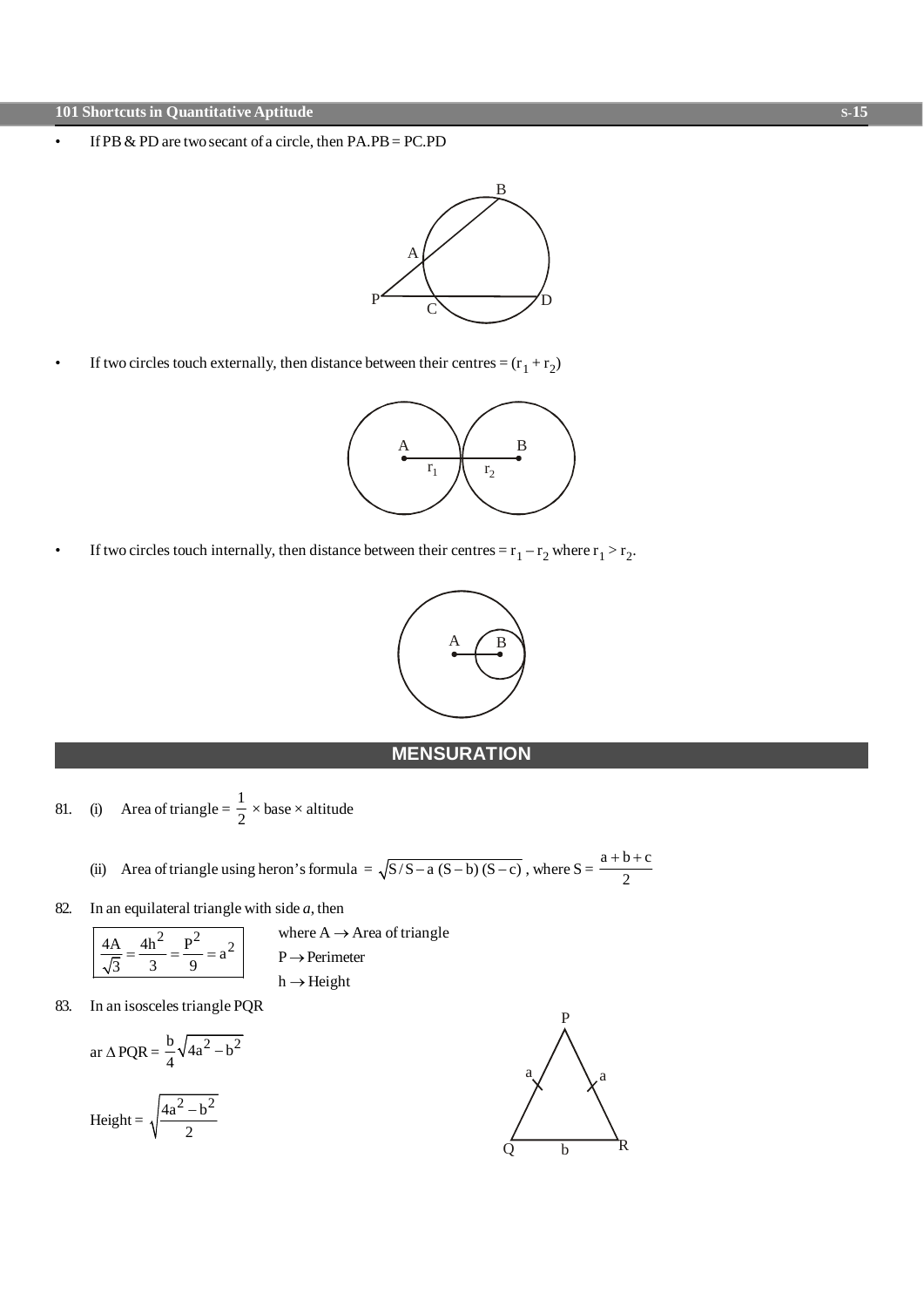

A circle with largest area inscribed in a right angle triangle, then  $r = \frac{2 \times \text{area of } \triangle ABC}{Perimeter of } \triangle ABC$ 90.  $(i)$ 

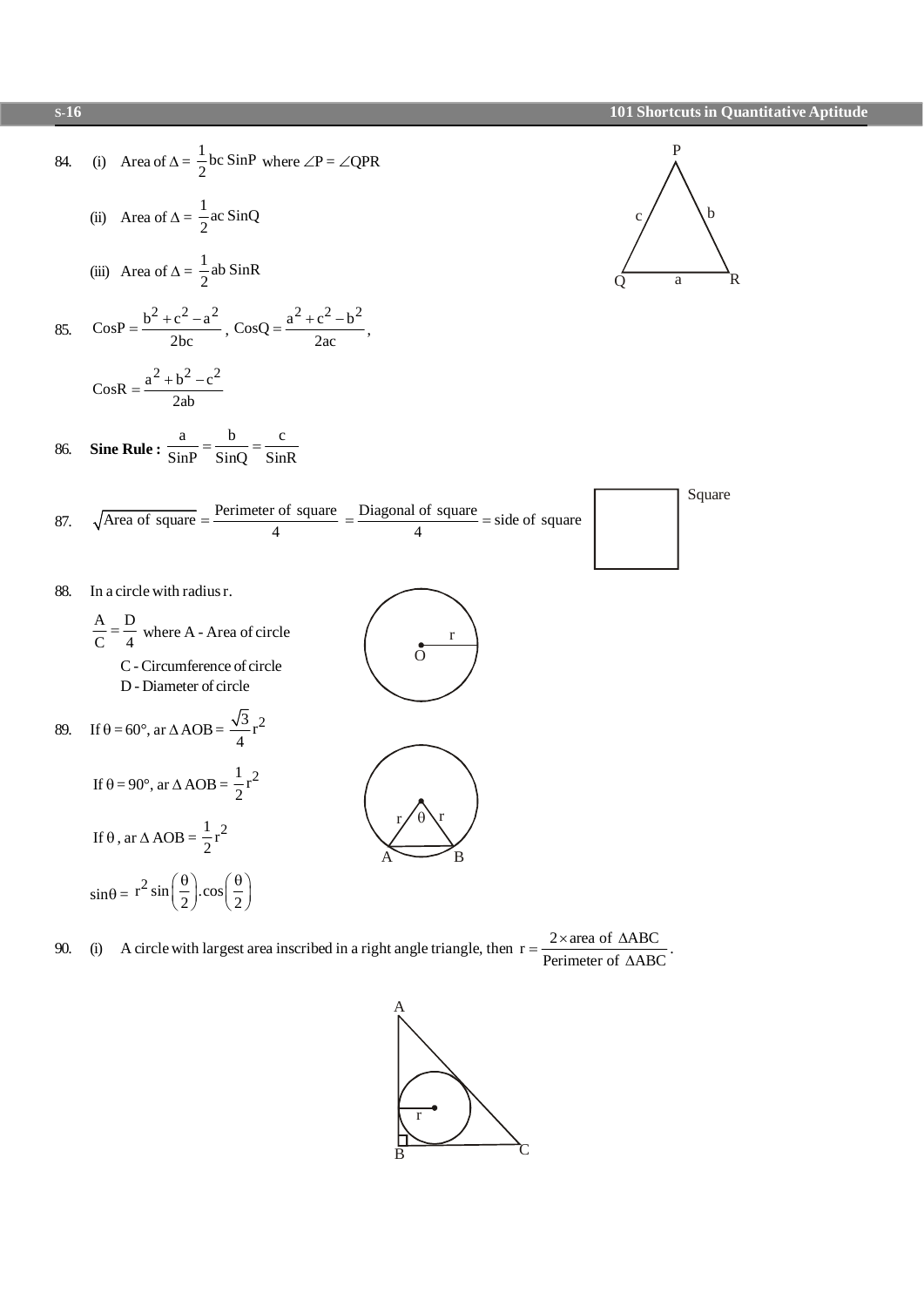(ii) If ABC is an equilateral triangle with side a, then Area of circle  $=$  $a^2$ 12  $\pi$ 



(iii) If ABC is an equilateral triangle with side a, then area of circle  $=$  $a^2$ 3  $rac{\pi a^2}{a}$ .



(iv) If  $\triangle$ ABC is an equilateral triangle, and two circles with radius r and R, then  $\frac{r}{R} = \frac{1}{2}$  $\frac{1}{R} = \frac{1}{2}$  and 2 2  $r^2$  1  $R^2$  4  $\frac{\pi r^2}{2}$  =  $\pi$ 



(v) Three equal circle with radius r and an equilateral triangle ABC, then area of shaded region =  $(2\sqrt{3}-\pi)$ .  $2\sqrt{3} - \pi$ ).  $\frac{r^2}{2}$  $-\pi)$ 



- area of square 7
- area of circle 11
- 91. ABCD is a square placed inside a circle with side a and radius of circle r, then =

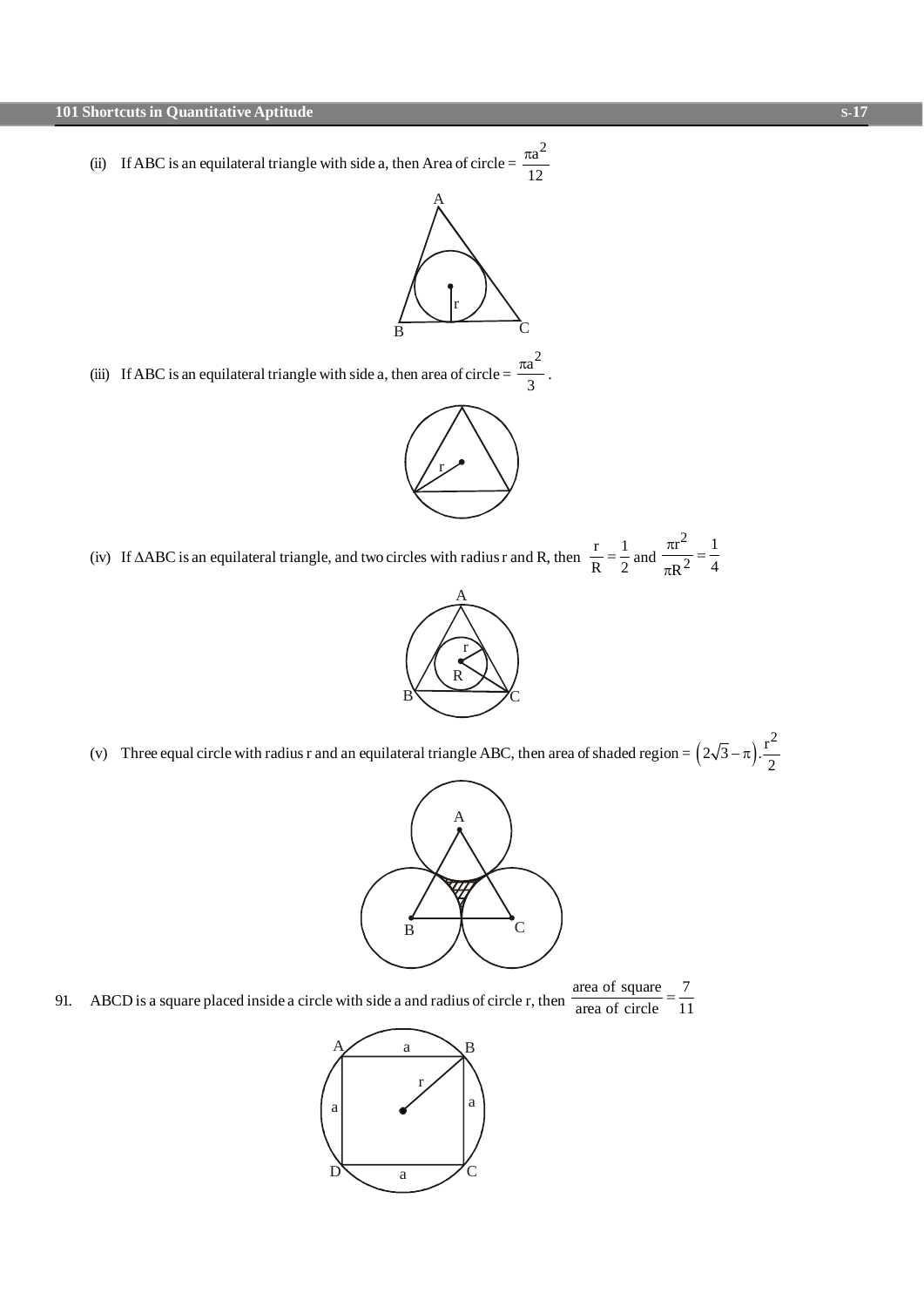2

3

2

2

92. Diagonal of a cube =  $\sqrt{3} \times$  side

93. Diagonal of a cuboid = 
$$
\sqrt{l^2 + b^2 + h^2}
$$
; where  $\ell \rightarrow$  Length, b  $\rightarrow$  breadth, h  $\rightarrow$  height

94. For two cubes

where  $A_1$ ,  $A_2 \rightarrow$  Area of cubes

 $v_1, v_2 \rightarrow$  Volume

 $a_1, a_2 \rightarrow$  Sides

 $d_1, d_2 \rightarrow$  Diagonals

#### 95. **Units of Measurement of Area and Volume**

• The inter-relationships between various units of measurement of length, area and volume are listed below for ready reference: **Length**

| 1 Centimetre (cm)                                    |  | $= 10$ milimetre (mm)                                                                                                                                  |  |
|------------------------------------------------------|--|--------------------------------------------------------------------------------------------------------------------------------------------------------|--|
| 1 Decimetre (dm)                                     |  | $=$ 10 centimetre                                                                                                                                      |  |
| $1$ Metre $(m)$                                      |  | $= 10$ dm = 100 cm = 1000 mm                                                                                                                           |  |
| 1 Decametre (dam) $= 10 \text{ m} = 1000 \text{ cm}$ |  |                                                                                                                                                        |  |
| 1 Hectometre (hm) $= 10$ dam $= 100$ m               |  |                                                                                                                                                        |  |
| 1 Kilometre (km)                                     |  | $= 1000 \text{ m} = 100 \text{ dam} = 10 \text{ hm}$                                                                                                   |  |
| 1 Myriametre                                         |  | $= 10$ kilometre                                                                                                                                       |  |
| Area                                                 |  |                                                                                                                                                        |  |
|                                                      |  | $1 \text{ cm}^2 = 1 \text{ cm} \times 1 \text{ cm} = 10 \text{ mm} \times 10 \text{ mm} = 100 \text{ mm}^2$                                            |  |
| $1 \text{ dm}^2 = 1 \text{ dm} \times 1 \text{ dm}$  |  | $= 10 \text{ cm} \times 10 \text{ cm} = 100 \text{ cm}^2$                                                                                              |  |
| $1 \text{ m}^2 = 1 \text{ m} \times 1 \text{ m}$     |  | $= 10 \text{ dm} \times 10 \text{ dm} = 100 \text{ dm}^2$                                                                                              |  |
| 1 dam <sup>2</sup> or 1 are                          |  | $= 1$ dam $\times$ 1 dam $= 10$ m $\times$ 10 m $= 100$ m <sup>2</sup>                                                                                 |  |
| $1 \text{ hm}^2 = 1 \text{ hectare}$                 |  | $= 1 \text{ hm} \times 1 \text{ hm} = 100 \text{ m} \times 10000 \text{ m}^2 = 100 \text{ dm}^2$                                                       |  |
| $1 \text{ km}^2 = 1 \text{ km} \times 1 \text{ km}$  |  | $= 10 \text{ hm} \times 10 \text{ hm} = 100 \text{ hm}^2$ or 100 hectare                                                                               |  |
| <b>Volume</b>                                        |  |                                                                                                                                                        |  |
| $1 \text{ cm}^3 = 1 \text{ ml}$                      |  | $= 1$ cm $\times$ 1 cm $\times$ 1 cm $= 10$ mm $\times$ 10 mm $\times$ 10 mm $= 1000$ mm <sup>3</sup>                                                  |  |
| $1$ litre = $1000$ ml                                |  | $= 1000 \text{ cm}^3$                                                                                                                                  |  |
|                                                      |  | $1 \text{ m}^3 = 1 \text{ m} \times 1 \text{ m} \times 1 \text{ m}$ = $100 \text{ cm} \times 100 \text{ cm} \times 100 \text{ cm} = 10^6 \text{ cm}^3$ |  |
|                                                      |  | $= 1000$ litre $= 1$ kilometre                                                                                                                         |  |
|                                                      |  | $1 \text{ dm}^3 = 1000 \text{ cm}^3$ , $1 \text{ m}^3 = 1000 \text{ dm}^3$ , $1 \text{ km}^3 = 10^9 \text{ m}^3$                                       |  |
| If a, b, c are the edges of a cuboid, then           |  |                                                                                                                                                        |  |

96. The longest diagonal  $=\sqrt{a^2 + b^2 + c^2}$ 

- (i) If the height of a cuboid is zero it becomes a rectangle.
- (ii) If "a" be the edge of a cube, then
- (iii) The longest diagonal =  $a\sqrt{3}$

97. Volume of pyramid  $=\frac{1}{2} \times$  Base Area  $\times$  $\frac{1}{3}$  × Base Area × height (H)

98. (i) If A<sub>1</sub> & A<sub>2</sub> denote the areas of two similar figures and  $l_1$  &  $l_2$  denote their corresponding linear measures, then  $\frac{A}{A}$ A l  $\frac{1}{2} = \frac{1}{2}$ 2 1 2 =  $\overline{f}$  $\overline{\mathcal{L}}$  $\left(\right)$ lari (d. 1919)<br>Digwyddiadau (d. 1919)<br>Digwyddiadau (d. 1919)<br>Digwyddiadau (d. 1919)  $\ddot{\phantom{0}}$ J

(ii) If V<sub>1</sub> & V<sub>2</sub> denote the volumes of two similar solids and l<sub>1</sub>, l<sub>2</sub> denote their corresponding linear measures, then  $\frac{V}{V}$ V l  $\frac{1}{5} = \frac{1}{1}$ 1 =  $\overline{f}$  $\overline{\mathcal{L}}$ G lari (d. 1919)<br>Digwyddiadau (d. 1919)<br>Digwyddiadau (d. 1919)  $\ddot{\phantom{0}}$  $\ddot{\phantom{0}}$ 

(iii) The rise or fall of liquid level in a container  $=\frac{\text{Total volume of objects submerged or taken out}}{\text{Cross sections length}}$ 

Cross sectional area of container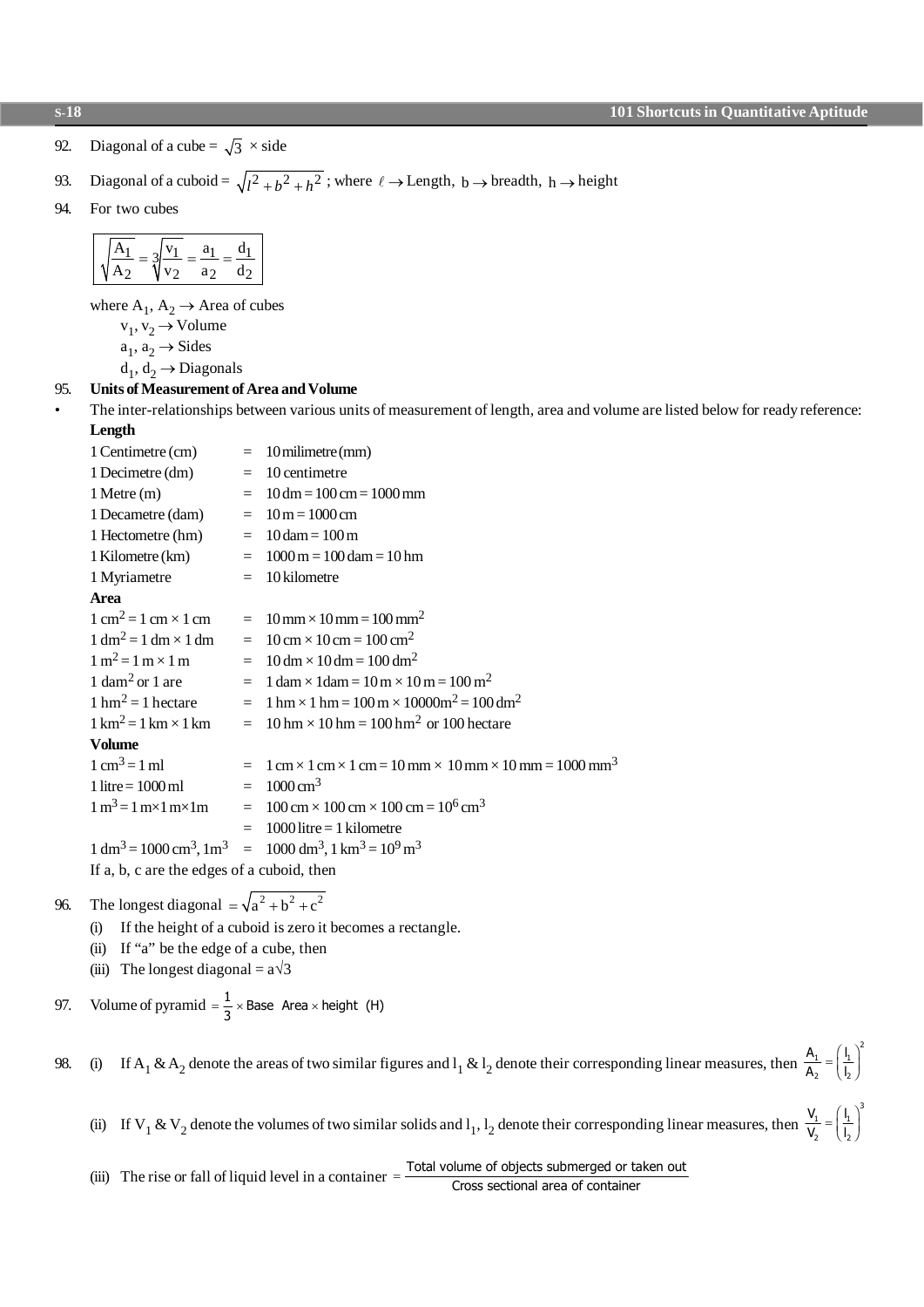- 99. If a largest possible cube is inscribed in a sphere of radius 'a' cm, then
	- (i) the edge of the cube =  $\frac{2}{4}$ 3  $\frac{a}{2}$ .



- (ii) If a largest possible sphere is inscribed in a cylinder of radius 'a' cm and height 'h' cm, then for  $h > a$ ,
- the radius of the sphere  $=$  a and
- the radius  $=$   $\frac{h}{2}$  $\frac{1}{2}$  (for a > h)



• the radius of the sphere  $=\frac{a}{b}$  $\frac{1}{3}$ .



(iv) If a largest possible cone is inscribed in a cylinder of radius 'a' cm and height 'h' cm, then the radius of the cone = a and height =  $h$ .



(v) If a largest possible cube is inscribed in a hemisphere of radius 'a' cm, then the edge of the cube =  $a_1/2$  $\frac{2}{3}$ .